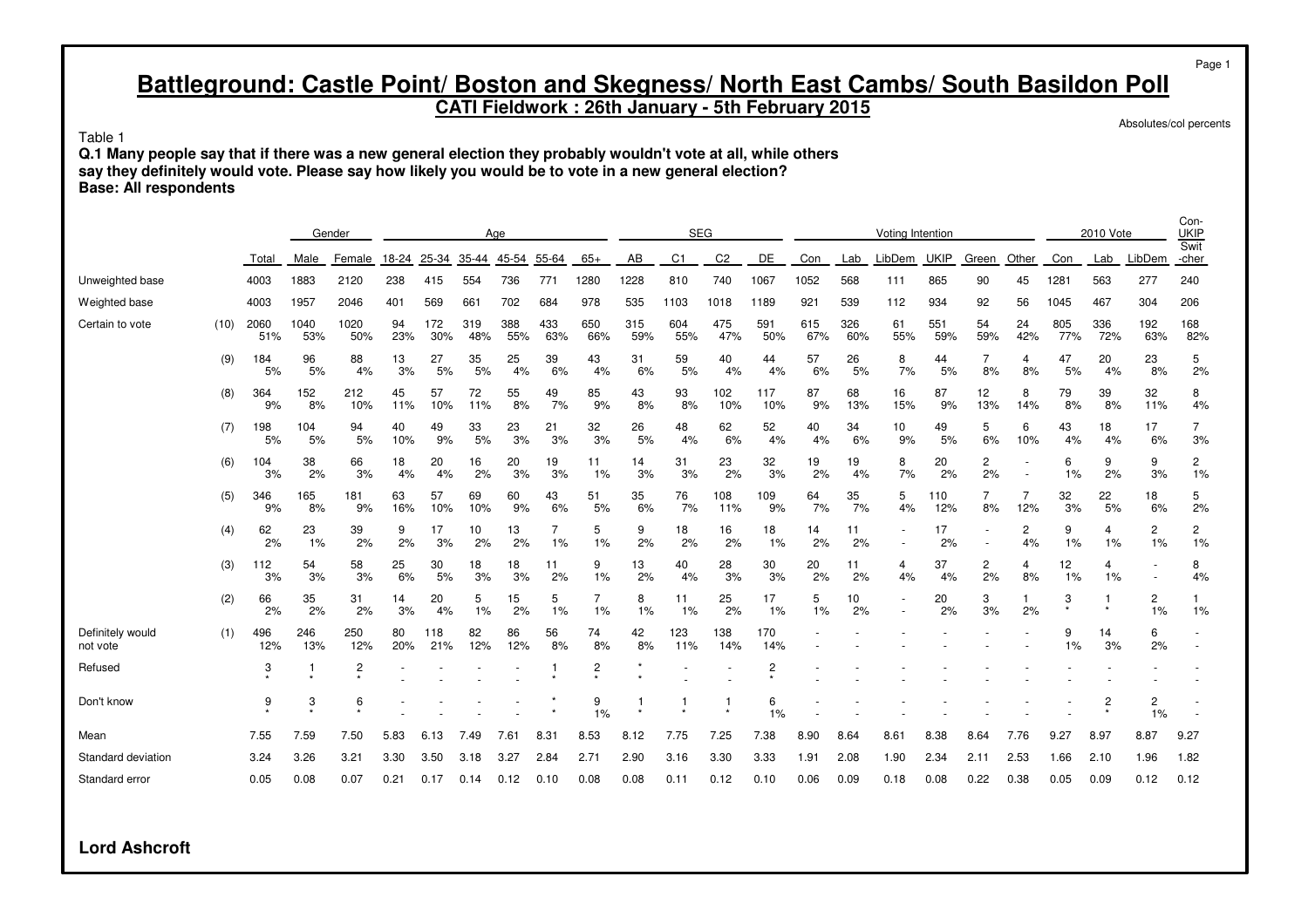**CATI Fieldwork : 26th January - 5th February 2015**

Absolutes/col percents

Page 2

Table 2

**Q.2 If there was a general election tomorrow, which party would you vote for? Base: All respondents**

|                                     |               |            | Gender       |           |            | Age        |            |            |            |           | <b>SEG</b> |                |            |             |             | Voting Intention |             |            |           |            | 2010 Vote    |           | Con-<br><b>UKIP</b> |
|-------------------------------------|---------------|------------|--------------|-----------|------------|------------|------------|------------|------------|-----------|------------|----------------|------------|-------------|-------------|------------------|-------------|------------|-----------|------------|--------------|-----------|---------------------|
|                                     | Total         | Male       | Female       | 18-24     | 25-34      | 35-44      | 45-54      | 55-64      | $65+$      | AB        | C1         | C <sub>2</sub> | DE         | Con         | Lab         | LibDem           | <b>UKIP</b> | Green      | Other     | Con        | Lab          | LibDem    | Swit<br>-cher       |
| Unweighted base                     | 4003          | 883        | 2120         | 238       | 415        | 554        | 736        | 771        | 1280       | 1228      | 810        | 740            | 1067       | 1052        | 568         | 111              | 865         | 90         | 45        | 1281       | 563          | 277       | 240                 |
| Weighted base                       | 4003          | 1957       | 2046         | 401       | 569        | 661        | 702        | 684        | 978        | 535       | 1103       | 1018           | 1189       | $92 -$      | 539         | 112              | 934         | 92         | 56        | 1045       | 467          | 304       | 206                 |
| Conservative                        | $92 -$<br>23% | 451<br>23% | 469<br>23%   | 66<br>16% | 104<br>18% | 147<br>22% | 164<br>23% | 162<br>24% | 276<br>28% | 69<br>32% | 288<br>26% | 214<br>21%     | 228<br>19% | 921<br>100% |             |                  |             |            |           | 602<br>58% | 24<br>5%     | 47<br>16% |                     |
| Labour                              | 539<br>13%    | 255<br>13% | 284<br>14%   | 67<br>17% | 89<br>16%  | 84<br>13%  | 80<br>11%  | 89<br>13%  | 130<br>13% | 85<br>16% | 150<br>14% | 121<br>12%     | 169<br>14% |             | 539<br>100% |                  |             |            |           | 30<br>3%   | 270<br>58%   | 41<br>14% |                     |
| <b>Liberal Democrat</b>             | 112<br>3%     | 46<br>2%   | 66<br>3%     | 10<br>2%  | 12<br>2%   | 17<br>3%   | 25<br>4%   | 21<br>3%   | 28<br>3%   | 21<br>4%  | 30<br>3%   | 27<br>3%       | 29<br>2%   |             |             | 112<br>100%      |             |            |           | 12<br>1%   | 5<br>1%      | 58<br>19% |                     |
| The UK Independence<br>Party (UKIP) | 934<br>23%    | 514<br>26% | 419<br>20%   | 78<br>19% | 116<br>20% | 162<br>25% | 181<br>26% | 191<br>28% | 204<br>21% | 96<br>18% | 237<br>21% | 290<br>29%     | 279<br>23% |             |             |                  | 934<br>100% |            |           | 206<br>20% | 84<br>18%    | 59<br>19% | 206<br>100%         |
| The Green Party                     | 92<br>2%      | 46<br>2%   | 46<br>2%     | 18<br>4%  | 11<br>2%   | 18<br>3%   | 14<br>2%   | 20<br>3%   | 11<br>1%   | 18<br>3%  | 17<br>2%   | 20<br>2%       | 30<br>3%   |             |             |                  |             | 92<br>100% |           | 1%         | 17<br>4%     | 19<br>6%  |                     |
| The British National<br>Party (BNP) | 13            | 5          | 8<br>$\star$ | 3<br>1%   | 6<br>1%    |            |            |            |            |           | 4          | 5              | 4          |             |             |                  |             |            | 13<br>22% |            |              |           |                     |
| Some other party                    | 44<br>$1\%$   | 24<br>1%   | 19<br>1%     | 5<br>1%   | 6<br>1%    | 18<br>3%   | 5<br>1%    | 4<br>1%    | 6<br>1%    | 1%        | 16<br>1%   | 12<br>1%       | 8<br>1%    |             |             |                  |             |            | 44<br>78% | 11<br>1%   | 2<br>$\star$ | 5<br>2%   |                     |
| Would not vote                      | 496<br>12%    | 246<br>13% | 250<br>12%   | 80<br>20% | 118<br>21% | 82<br>12%  | 86<br>12%  | 56<br>8%   | 74<br>8%   | 42<br>8%  | 123<br>11% | 38<br>14%      | 170<br>14% |             |             |                  |             |            |           | 9<br>1%    | 14<br>3%     | 6<br>2%   |                     |
| Refused                             | 291<br>7%     | 156<br>8%  | 135<br>7%    | $\star$   | 23<br>4%   | 44<br>7%   | 46<br>7%   | 56<br>8%   | 117<br>12% | 31<br>6%  | 81<br>7%   | 52<br>5%       | 97<br>8%   |             |             |                  |             |            |           | 55<br>5%   | 9<br>2%      | 17<br>6%  |                     |
| Don't know                          | 563<br>14%    | 213<br>11% | 349<br>17%   | 74<br>18% | 83<br>15%  | 90<br>14%  | 99<br>14%  | 85<br>12%  | 132<br>13% | 68<br>13% | 158<br>14% | 38<br>14%      | 173<br>15% |             |             |                  |             |            |           | 113<br>11% | 41<br>9%     | 51<br>17% |                     |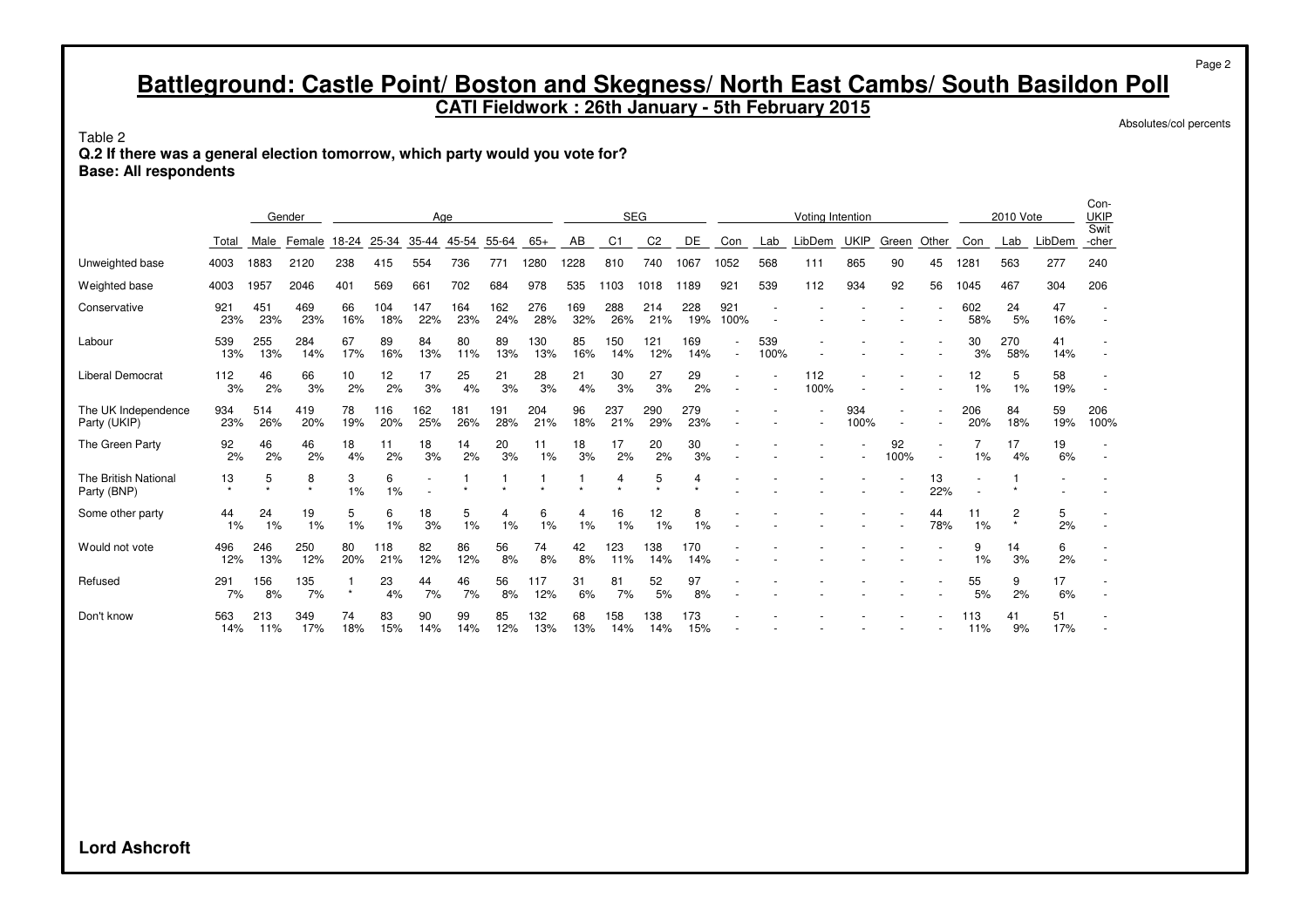#### **CATI Fieldwork : 26th January - 5th February 2015**

Absolutes/col percents

Page 3

Con-

Table 3

**Q.2 If there was a general election tomorrow, which party would you vote for? Base: All respondents expressing an intention to vote (Turnout Weighted) This table has been weighted on the basis of past voting to be politically representative of the constituency and includes only those most likely to vote THIS TABLE DOES NOT INCLUDE ADJUSTMENT FOR DON'T KNOW/REFUSERS**

|                                     |            |            | Gender     |           |            | Age        |            |            |            |            | <b>SEG</b> |                |            |             |             | Voting Intention |             |            |                     |            | 2010 Vote  |           | --<br><b>UKIP</b><br>Swit |
|-------------------------------------|------------|------------|------------|-----------|------------|------------|------------|------------|------------|------------|------------|----------------|------------|-------------|-------------|------------------|-------------|------------|---------------------|------------|------------|-----------|---------------------------|
|                                     | Total      | Male       | Female     | 18-24     | 25-34      | 35-44      | 45-54      | 55-64      | $65+$      | AB         | C1         | C <sub>2</sub> | DE         | Con         | Lab         | LibDem           | <b>UKIP</b> | Green      | Other               | Con        | Lab        | LibDem    | -cher                     |
| Unweighted base                     | 2002       | 994        | 1008       | 84        | 155        | 260        | 369        | 435        | 695        | 691        | 414        | 351            | 492        | 809         | 419         | 81               | 599         | 65         | 29                  | 877        | 386        | 166       | 192                       |
| Weighted base                       | 1867       | 954        | 913        | 129       | 200        | 302        | 337        | 382        | 514        | 291        | 541        | 458            | 526        | 684         | 381         | 78               | 626         | 66         | 33                  | 707        | 320        | 179       | 165                       |
| Conservative                        | 684<br>37% | 333<br>35% | 351<br>38% | 38<br>29% | 61<br>31%  | 106<br>35% | 121<br>36% | 133<br>35% | 223<br>43% | 129<br>44% | 219<br>41% | 153<br>34%     | 167<br>32% | 684<br>100% |             |                  |             |            |                     | 499<br>71% | 18<br>6%   | 37<br>21% |                           |
| Labour                              | 381<br>20% | 183<br>19% | 198<br>22% | 34<br>26% | 55<br>27%  | 63<br>21%  | 58<br>17%  | 71<br>18%  | 101<br>20% | 63<br>22%  | 108<br>20% | 80<br>18%      | 122<br>23% |             | 381<br>100% |                  |             |            |                     | 22<br>3%   | 219<br>68% | 36<br>20% |                           |
| <b>Liberal Democrat</b>             | 78<br>4%   | 34<br>4%   | 44<br>5%   | 4<br>3%   | 8<br>4%    | 11<br>4%   | 17<br>5%   | 17<br>5%   | 21<br>4%   | 17<br>6%   | 23<br>4%   | 18<br>4%       | 16<br>3%   |             |             | 78<br>100%       |             |            |                     | 10<br>1%   | 3<br>1%    | 46<br>26% |                           |
| The UK Independence<br>Party (UKIP) | 626<br>34% | 352<br>37% | 275<br>30% | 38<br>29% | 63<br>31%  | 99<br>33%  | 126<br>37% | 143<br>38% | 156<br>30% | 65<br>22%  | 167<br>31% | 182<br>40%     | 191<br>36% |             |             |                  | 626<br>100% |            |                     | 165<br>23% | 65<br>20%  | 41<br>23% | 165<br>100%               |
| The Green Party                     | 66<br>4%   | 34<br>4%   | 31<br>3%   | 12<br>9%  | 8<br>4%    | 14<br>5%   | 10<br>3%   | 14<br>4%   | 8<br>2%    | 14<br>5%   | 13<br>2%   | 14<br>3%       | 23<br>4%   |             |             |                  |             | 66<br>100% | ۰<br>$\overline{a}$ | 4<br>1%    | 13<br>4%   | 15<br>8%  |                           |
| The British National<br>Party (BNP) | 5          | 3          | 3          |           | 2<br>$1\%$ |            |            |            |            |            |            | 3<br>1%        |            |             |             |                  |             |            | 5<br>16%            |            |            |           |                           |
| Some other party                    | 28<br>1%   | 16<br>2%   | 12<br>1%   | 4<br>3%   | 3<br>2%    | 10<br>3%   | 3<br>$1\%$ | 3<br>1%    | 4<br>1%    | 4<br>$1\%$ | 10<br>2%   | 1%             | 6<br>$1\%$ |             |             |                  |             |            | 28<br>84%           | 1%         | 2<br>1%    | 3<br>2%   |                           |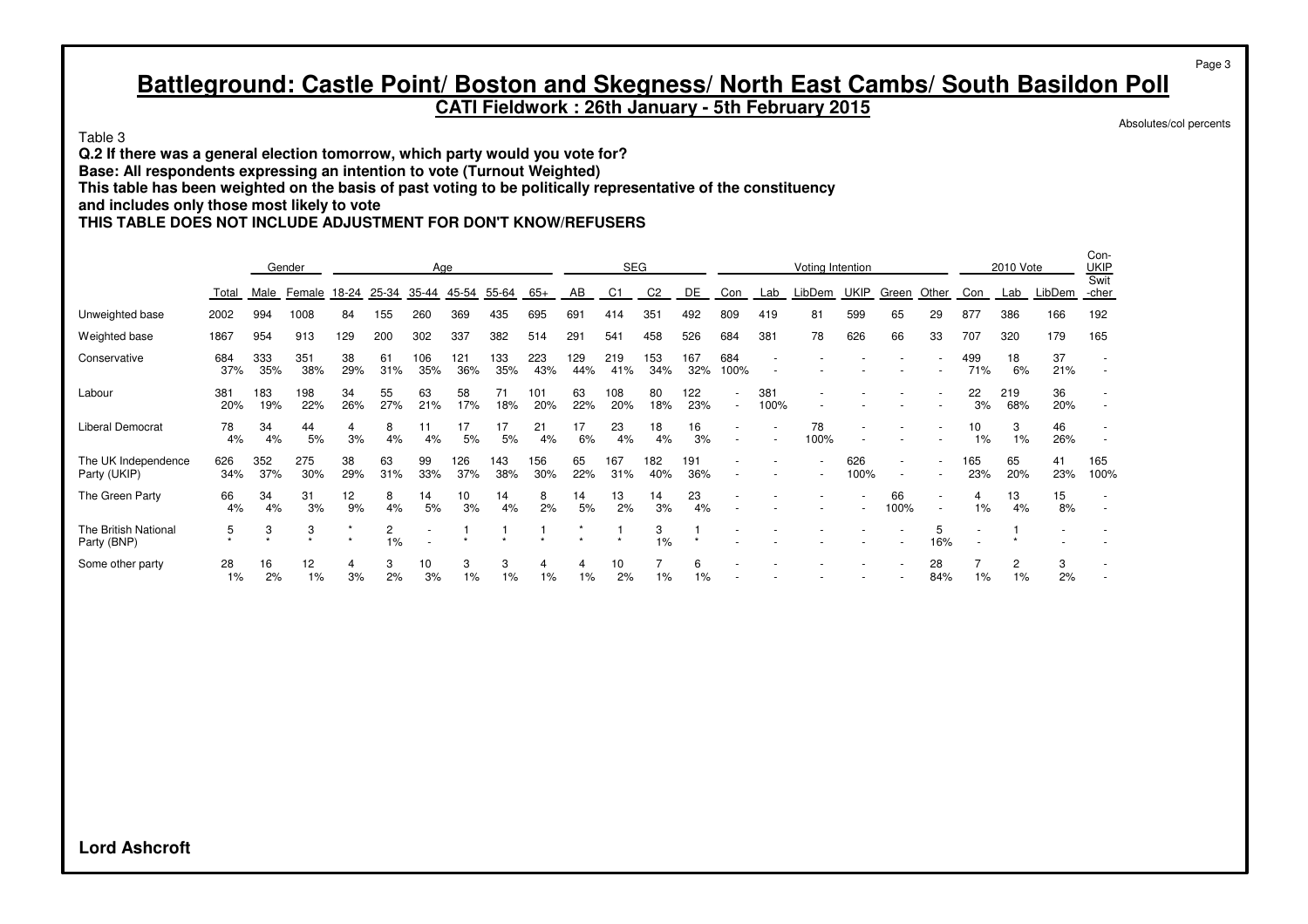**CATI Fieldwork : 26th January - 5th February 2015**

Table 4

**Voting Intention (Turnout Weighted)**

**This table is based on a manual adjustment of data reallocating some don't knows - a procedure which addresses the spiral of silence among some groups of voters, which has successfully increased the accuracy of voting intention polls at recent General Elections**

|                  | Total |
|------------------|-------|
| Conservative     | 38%   |
| Labour           | 20%   |
| Liberal Democrat | 5%    |
| UKIP             | 32%   |
| Green            | 3%    |
| Other            | 2%    |

Col percents

Page 4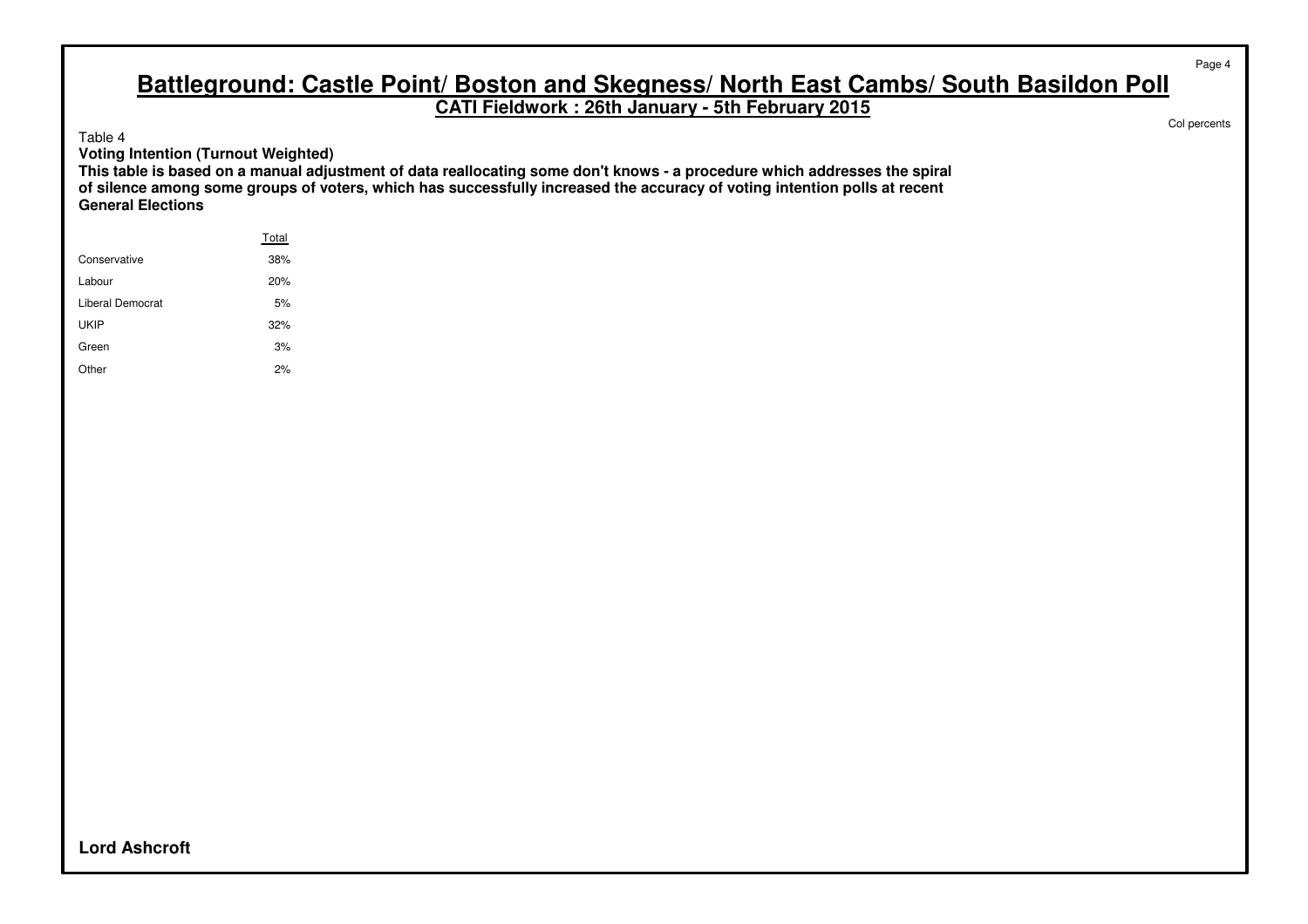**CATI Fieldwork : 26th January - 5th February 2015**

Absolutes/col percents

Page 5

 $\sim$ 

Table 5

**Q.3 Thinking specifically about your own PARLIAMENTARY constituency at the next General Election and the candidates who are likely to stand FOR ELECTION TO WESTMINSTER there, which party's candidate do you think you will vote for in your own constituency? Base: All respondents**

|                                            |            |            | Gender     |           |            |            | Age            |            |            |            | <b>SEG</b> |                |            |              |            | Voting Intention |              |           |           |            | 2010 Vote  |           | Con-<br>UKIP<br>Swit |
|--------------------------------------------|------------|------------|------------|-----------|------------|------------|----------------|------------|------------|------------|------------|----------------|------------|--------------|------------|------------------|--------------|-----------|-----------|------------|------------|-----------|----------------------|
|                                            | Total      | Male       | Female     | 18-24     | 25-34      | 35-44      | 45-54          | 55-64      | $65+$      | AB         | C1         | C <sub>2</sub> | DE         | Con          | Lab        | LibDem           | <b>UKIP</b>  | Green     | Other     | Con        | Lab        | LibDem    | -cher                |
| Unweighted base                            | 4003       | 1883       | 2120       | 238       | 415        | 554        | 736            | 771        | 1280       | 1228       | 810        | 740            | 1067       | 1052         | 568        | 111              | 865          | 90        | 45        | 1281       | 563        | 277       | 240                  |
| Weighted base                              | 4003       | 1957       | 2046       | 401       | 569        | 661        | 702            | 684        | 978        | 535        | 1103       | 1018           | 1189       | 921          | 539        | 112              | 934          | 92        | 56        | 1045       | 467        | 304       | 206                  |
| Conservative                               | 988<br>25% | 479<br>24% | 508<br>25% | 75<br>19% | 118<br>21% | 159<br>24% | 162<br>23%     | 161<br>24% | 311<br>32% | 174<br>33% | 303<br>27% | 235<br>23%     | 247<br>21% | 829<br>90%   | 19<br>4%   | 8<br>7%          | 45<br>5%     |           | 5<br>9%   | 632<br>60% | 29<br>6%   | 45<br>15% | 27<br>13%            |
| Labour                                     | 539<br>13% | 260<br>13% | 280<br>14% | 70<br>18% | 94<br>17%  | 78<br>12%  | 78<br>11%      | 86<br>13%  | 132<br>14% | 86<br>16%  | 148<br>13% | 110<br>11%     | 181<br>15% | 6<br>1%      | 462<br>86% | 9<br>8%          | 13<br>1%     | 8<br>8%   | 4<br>8%   | 28<br>3%   | 258<br>55% | 44<br>14% | 1%                   |
| Liberal Democrat                           | 118<br>3%  | 49<br>2%   | 69<br>3%   | 9<br>2%   | 15<br>3%   | 15<br>2%   | 27<br>4%       | 24<br>4%   | 28<br>3%   | 27<br>5%   | 34<br>3%   | 29<br>3%       | 25<br>2%   | 12<br>1%     | 10<br>2%   | 77<br>69%        | 4<br>$\star$ | 1%        | 2<br>4%   | 17<br>2%   | 8<br>2%    | 59<br>19% | 1%                   |
| The UK Independence<br>Party (UKIP)        | 922<br>23% | 500<br>26% | 422<br>21% | 75<br>19% | 103<br>18% | 160<br>24% | 181<br>26%     | 199<br>29% | 201<br>21% | 96<br>18%  | 242<br>22% | 283<br>28%     | 272<br>23% | 27<br>3%     | 17<br>3%   | 4<br>4%          | 811<br>87%   | 2<br>2%   | 5<br>9%   | 202<br>19% | 88<br>19%  | 56<br>18% | 169<br>82%           |
| The Green Party                            | 98<br>2%   | 48<br>2%   | 49<br>2%   | 16<br>4%  | 11<br>2%   | 21<br>3%   | 15<br>2%       | 21<br>3%   | 12<br>1%   | 16<br>3%   | 26<br>2%   | 20<br>2%       | 29<br>2%   | 4            |            | 1%               | 3            | 76<br>82% | 5<br>9%   | 9<br>1%    | 14<br>3%   | 24<br>8%  |                      |
| <b>The British National</b><br>Party (BNP) | 12         | 4          | 8          | 6<br>2%   | 3          |            | $\overline{c}$ |            |            | 2          | 4          | 2              | 3          |              |            | 1%               |              |           | 5<br>9%   |            |            |           |                      |
| Some other party                           | 63<br>2%   | 30<br>2%   | 32<br>2%   | 5<br>1%   | 6<br>1%    | 16<br>2%   | 20<br>3%       | 10<br>1%   | 1%         | 6<br>1%    | 21<br>2%   | 11<br>1%       | 23<br>2%   | 4<br>$\star$ | 3<br>1%    | 3<br>3%          | 11<br>1%     | 1%        | 21<br>37% | 15<br>1%   | 5<br>1%    | 4<br>1%   | 4<br>2%              |
| Would not vote                             | 496<br>12% | 246<br>13% | 250<br>12% | 80<br>20% | 118<br>21% | 82<br>12%  | 86<br>12%      | 56<br>8%   | 74<br>8%   | 42<br>8%   | 123<br>11% | 138<br>14%     | 170<br>14% |              |            |                  |              |           |           | 9<br>1%    | 14<br>3%   | 6<br>2%   |                      |
| Refused                                    | 195<br>5%  | 103<br>5%  | 93<br>5%   |           | 10<br>2%   | 31<br>5%   | 30<br>4%       | 41<br>6%   | 78<br>8%   | 18<br>3%   | 48<br>4%   | 35<br>3%       | 70<br>6%   |              |            |                  |              |           | $1\%$     | 24<br>2%   | 5<br>1%    |           |                      |
| Don't know                                 | 573<br>14% | 237<br>12% | 335<br>16% | 63<br>16% | 92<br>16%  | 97<br>15%  | 101<br>14%     | 86<br>13%  | 134<br>14% | 67<br>13%  | 153<br>14% | 155<br>15%     | 168<br>14% | 38<br>4%     | 24<br>5%   | 8<br>7%          | 46<br>5%     | 5<br>6%   | 8<br>14%  | 108<br>10% | 45<br>10%  | 64<br>21% | 4<br>2%              |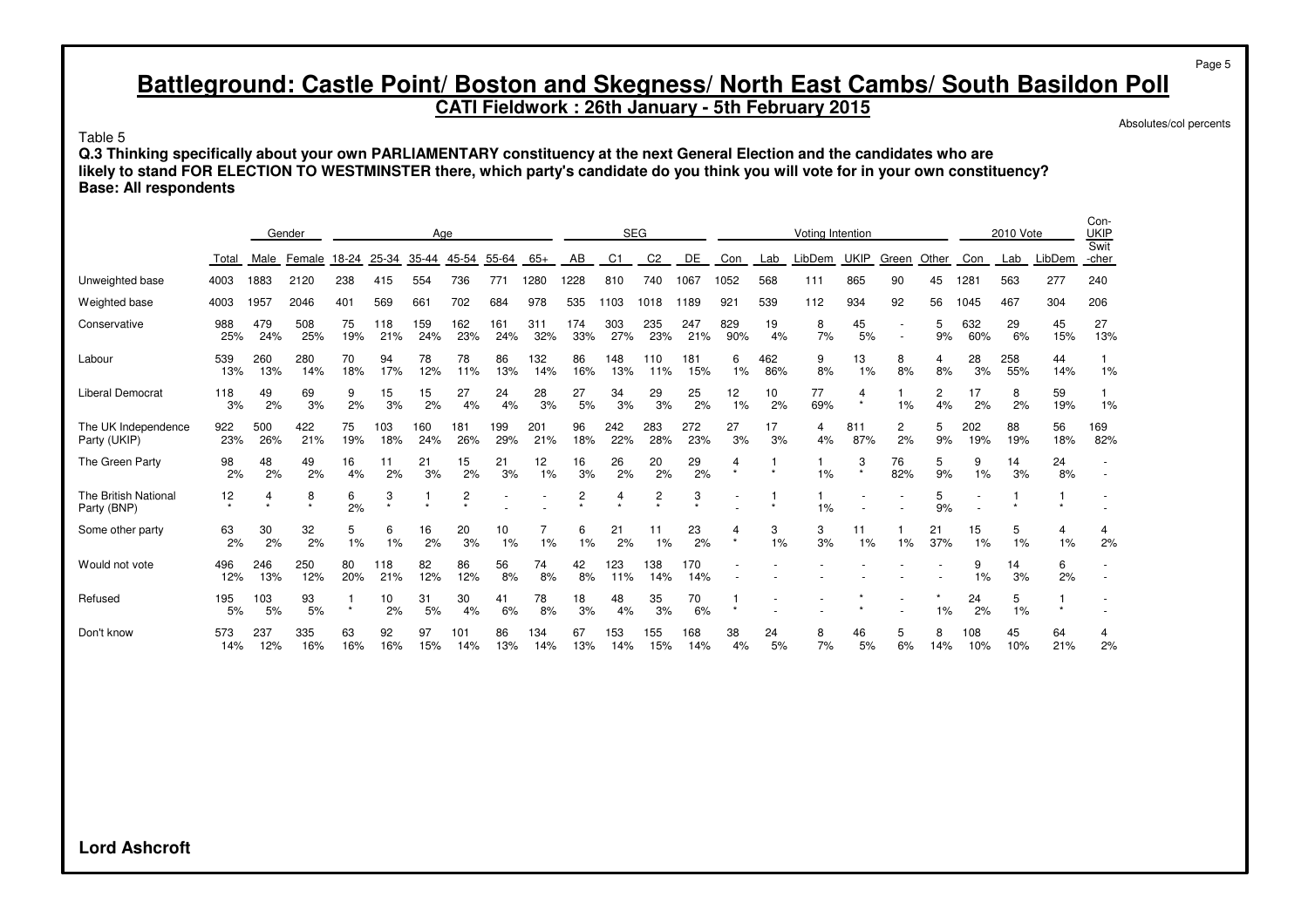**CATI Fieldwork : 26th January - 5th February 2015**

Table 6

**Q.3 Thinking specifically about your own PARLIAMENTARY constituency at the next General Election and the candidates who are likely to stand FOR ELECTION TO WESTMINSTER there, which party's candidate do you think you will vote for in your own constituency? Base: All respondents expressing an intention to vote (Turnout Weighted) This table has been weighted on the basis of past voting to be politically representative of the constituency and includes only those most likely to vote**

**THIS TABLE DOES NOT INCLUDE ADJUSTMENT FOR DON'T KNOW/REFUSERS**

|                                     |            |                | Gender         |           |           |            | Age                   |            |            |            | <b>SEG</b>     |                |                |            |            | Voting Intention |             |           |                    |             | 2010 Vote  |           | Con-<br><u>UKIP</u> |
|-------------------------------------|------------|----------------|----------------|-----------|-----------|------------|-----------------------|------------|------------|------------|----------------|----------------|----------------|------------|------------|------------------|-------------|-----------|--------------------|-------------|------------|-----------|---------------------|
|                                     | Total      | Male           | Female         | 18-24     | 25-34     | 35-44      | 45-54                 | 55-64      | 65+        | AB         | C <sub>1</sub> | C <sub>2</sub> | DE             | Con        | Lab        | LibDem           | <b>UKIP</b> | Green     | Other              | Con         | Lab        | LibDem    | Swit<br>-cher       |
| Unweighted base                     | 2081       | $102 -$        | 1059           | 85        | 156       | 266        | 387                   | 445        | 738        | 721        | 432            | 356            | 512            | 779        | 402        | 77               | 575         | 61        | 24                 | 919         | 389        | 173       | 189                 |
| Weighted base                       | 1928       | 973            | 956            | 132       | 201       | 308        | 351                   | 390        | 544        | 302        | 565            | 458            | 548            | 657        | 364        | 74               | 603         | 63        | 27                 | 738         | 322        | 184       | 162                 |
| Conservative                        | 726<br>38% | 347<br>36%     | 379<br>40%     | 42<br>32% | 70<br>35% | 113<br>37% | 118<br>34%            | 130<br>33% | 251<br>46% | 133<br>44% | 231<br>41%     | 163<br>36%     | 177<br>32%     | 616<br>94% | 15<br>4%   | 5<br>7%          | 28<br>5%    |           | 15%                | 522<br>71%  | 22<br>7%   | 35<br>19% | 21<br>13%           |
| Labour                              | 375<br>19% | 185<br>19%     | 190<br>20%     | 34<br>26% | 57<br>28% | 56<br>18%  | 57<br>16%             | 67<br>17%  | 104<br>19% | 63<br>21%  | 106<br>19%     | 71<br>15%      | 127<br>23%     | 5<br>1%    | 327<br>90% | 5<br>7%          | 9<br>2%     | 6<br>10%  | 2<br>8%            | 21<br>3%    | 211<br>65% | 38<br>21% |                     |
| <b>Liberal Democrat</b>             | 80<br>4%   | 32<br>3%       | 48<br>5%       | 3<br>2%   | 8<br>4%   | 11<br>4%   | 20<br>6%              | 19<br>5%   | 19<br>3%   | 21<br>7%   | 23<br>4%       | 20<br>4%       | 15<br>3%       | 8<br>1%    | 2%         | 57<br>78%        |             | 1%        | 4%                 | 13<br>2%    | 6<br>2%    | 45<br>25% |                     |
| The UK Independence<br>Party (UKIP) | 634<br>33% | 355<br>37%     | 279<br>29%     | 38<br>29% | 55<br>28% | 101<br>33% | 128<br>36%            | 154<br>39% | 156<br>29% | 67<br>22%  | 171<br>30%     | 184<br>40%     | 190<br>35%     | 22<br>3%   | 12<br>3%   | 2<br>3%          | 556<br>92%  | 1%        | 15%                | 165<br>22%  | 67<br>21%  | 43<br>23% | 137<br>85%          |
| The Green Party                     | 68<br>4%   | 35<br>4%       | 34<br>4%       | 11<br>8%  | 4%        | 14<br>5%   | 12 <sub>2</sub><br>4% | 15<br>4%   | 9<br>2%    | 12<br>4%   | 19<br>3%       | 14<br>3%       | 20<br>4%       | 3          |            | 2%               |             | 55<br>87% | $\mathbf{2}$<br>7% | 6<br>1%     | 11<br>3%   | 19<br>11% |                     |
| The British National<br>Party (BNP) | 5          | $\overline{2}$ | $\overline{2}$ | 1%        | 1%        |            |                       |            |            |            |                |                | $\overline{c}$ |            |            | 1%               |             |           | 3%                 |             |            |           |                     |
| Some other party                    | 41<br>2%   | 17<br>2%       | 24<br>2%       | 2<br>2%   | 3<br>1%   | 11<br>4%   | 14<br>4%              | 6<br>1%    | 5<br>1%    | 5<br>2%    | 13<br>2%       | 6<br>1%        | 17<br>3%       | 3<br>$1\%$ | 2          | 2<br>3%          | 8<br>1%     | 1%        | 13<br>47%          | 11<br>$1\%$ | 4<br>1%    | 4<br>2%   | 3<br>2%             |

Page 6

Absolutes/col percents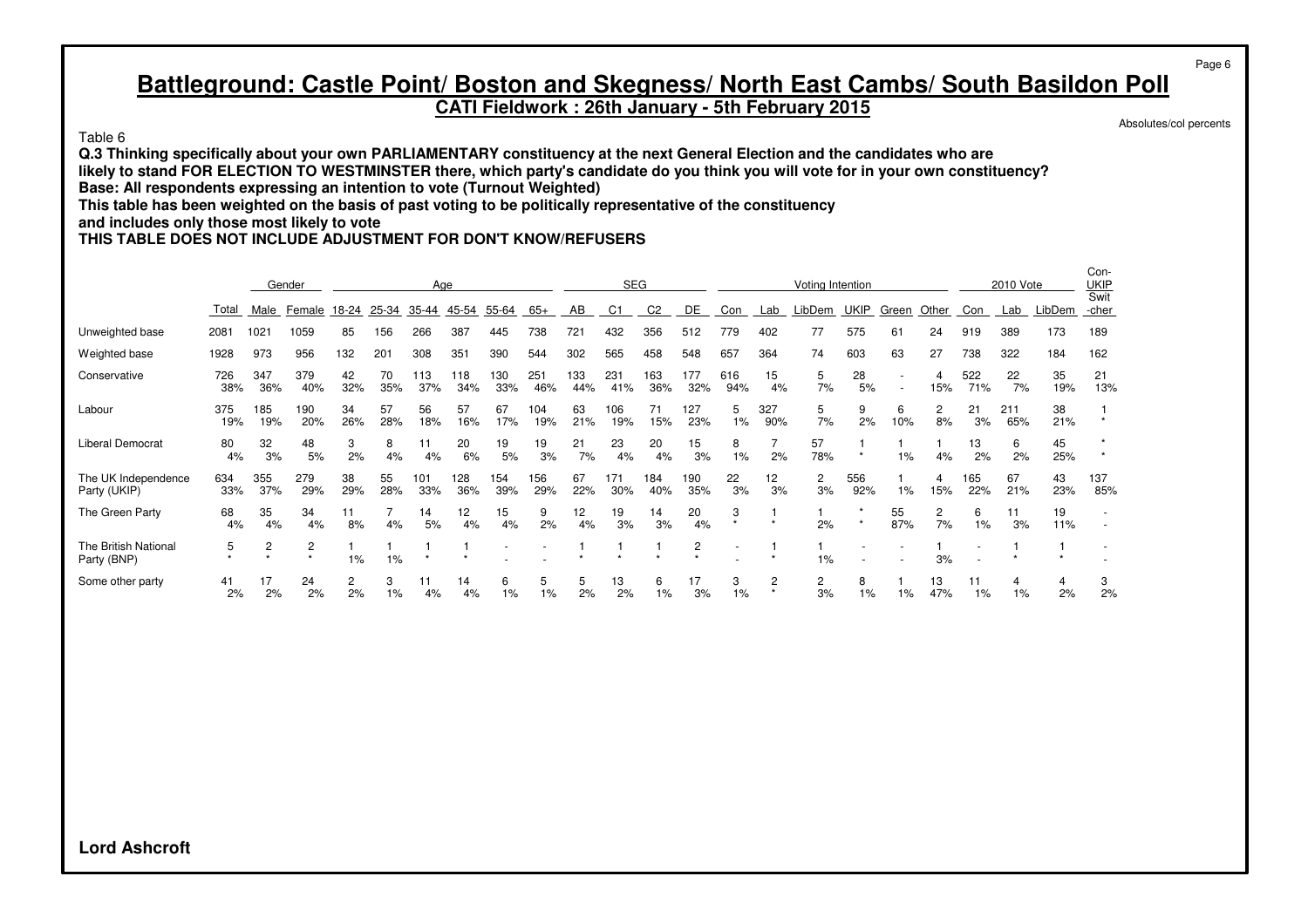**CATI Fieldwork : 26th January - 5th February 2015**

Table 7

**Constituency Voting Intention (Turnout Weighted)**

**This table is based on a manual adjustment of data reallocating some don't knows - a procedure which addresses the spiral of silence among some groups of voters, which has successfully increased the accuracy of voting intention polls at recent General Elections**

|                  | Total |
|------------------|-------|
| Conservative     | 39%   |
| Labour           | 19%   |
| Liberal Democrat | 5%    |
| UKIP             | 32%   |
| Green            | 3%    |
| Other            | 2%    |

Col percents

Page 7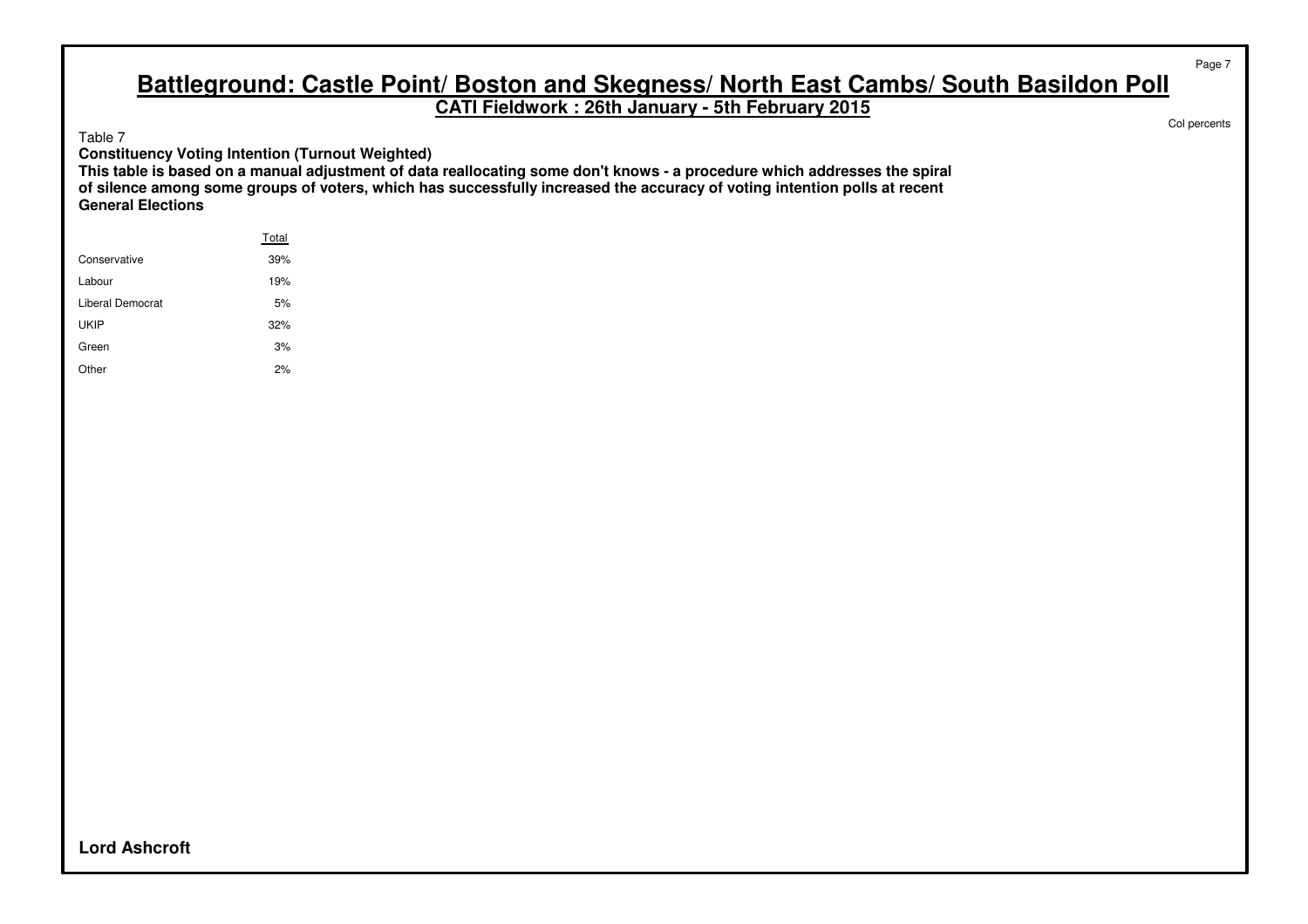**CATI Fieldwork : 26th January - 5th February 2015**

Absolutes/col percents

Page 8

Table 8

**Q.5 Are there any of the following political parties that you would definitely not vote for at the next General Election? Base: All respondents**

|                                                                |             |             | Gender            |            |            | Age        |            |            |            |            |            | <b>SEG</b>     |            |                  |                          | Voting Intention                                     |                          |           |           |            | 2010 Vote  |            | Con-<br>UKIP<br>Swit |
|----------------------------------------------------------------|-------------|-------------|-------------------|------------|------------|------------|------------|------------|------------|------------|------------|----------------|------------|------------------|--------------------------|------------------------------------------------------|--------------------------|-----------|-----------|------------|------------|------------|----------------------|
|                                                                | Total       |             | Male Female 18-24 |            | 25-34      | 35-44      | 45-54      | 55-64      | 65+        | AB         | C1         | C <sub>2</sub> | DE         | Con              | Lab                      | LibDem                                               | UKIP                     | Green     | Other     | Con        | Lab        | LibDem     | -cher                |
| Unweighted base                                                | 4003        | 1883        | 2120              | 238        | 415        | 554        | 736        | 771        | 1280       | 1228       | 810        | 740            | 1067       | 1052             | 568                      | 111                                                  | 865                      | 90        | 45        | 1281       | 563        | 277        | 240                  |
| Weighted base                                                  | 4003        | 1957        | 2046              | 401        | 569        | 661        | 702        | 684        | 978        | 535        | 1103       | 1018           | 1189       | 921              | 539                      | 112                                                  | 934                      | 92        | 56        | 1045       | 467        | 304        | 206                  |
| I would not vote<br><b>Liberal Democrat</b>                    | 2589<br>65% | 1362<br>70% | 1227<br>60%       | 209<br>52% | 363<br>64% | 402<br>61% | 479<br>68% | 477<br>70% | 654<br>67% | 345<br>65% | 743<br>67% | 658<br>65%     | 754<br>63% | 686<br>75%       | 370<br>69%               | $\overline{\phantom{a}}$<br>$\overline{\phantom{a}}$ | 760<br>81%               | 54<br>59% | 38<br>68% | 799<br>76% | 350<br>75% | 115<br>38% | 191<br>93%           |
| I would not vote Labour                                        | 2189<br>55% | 1138<br>58% | 1051<br>51%       | 176<br>44% | 298<br>52% | 341<br>52% | 404<br>58% | 411<br>60% | 553<br>57% | 297<br>55% | 602<br>55% | 584<br>57%     | 621<br>52% | 721<br>78%       | $\overline{a}$<br>$\sim$ | 55<br>50%                                            | 720<br>77%               | 46<br>50% | 32<br>57% | 801<br>77% | 88<br>19%  | 140<br>46% | 190<br>92%           |
| I would not vote UKIP                                          | 1882<br>47% | 885<br>45%  | 997<br>49%        | 224<br>56% | 296<br>52% | 293<br>44% | 312<br>44% | 291<br>43% | 464<br>47% | 312<br>58% | 568<br>51% | 427<br>42%     | 515<br>43% | 637<br>69%       | 410<br>76%               | 82<br>74%                                            | $\overline{\phantom{a}}$ | 83<br>90% | 38<br>67% | 532<br>51% | 296<br>63% | 186<br>61% |                      |
| I would not vote<br>Conservative                               | 1725<br>43% | 891<br>46%  | 833<br>41%        | 164<br>41% | 261<br>46% | 286<br>43% | 323<br>46% | 318<br>47% | 373<br>38% | 193<br>36% | 451<br>41% | 438<br>43%     | 586<br>49% | $\sim$<br>$\sim$ | 362<br>67%               | 59<br>53%                                            | 627<br>67%               | 71<br>78% | 36<br>64% | 147<br>14% | 356<br>76% | 163<br>54% | 105<br>51%           |
| None of these - I would<br>potentially vote for<br>all of them | 435<br>11%  | 201<br>10%  | 233<br>11%        | 58<br>14%  | 68<br>12%  | 84<br>13%  | 66<br>9%   | 54<br>8%   | 102<br>10% | 38<br>7%   | 112<br>10% | 112<br>11%     | 143<br>12% | 44<br>5%         | 41<br>8%                 | 9<br>8%                                              | 53<br>6%                 | 3<br>3%   | 8<br>15%  | 54<br>5%   | 21<br>4%   | 21<br>7%   | 3<br>2%              |
| Don't know                                                     | 92<br>2%    | 37<br>2%    | 55<br>3%          | 11<br>3%   | 10<br>2%   | 17<br>3%   | 14<br>2%   | 14<br>2%   | 26<br>3%   | 8<br>2%    | 16<br>1%   | 25<br>2%       | 33<br>3%   | 4<br>$\star$     |                          |                                                      | 2                        |           |           | 8<br>$1\%$ | 2          | 2<br>$1\%$ |                      |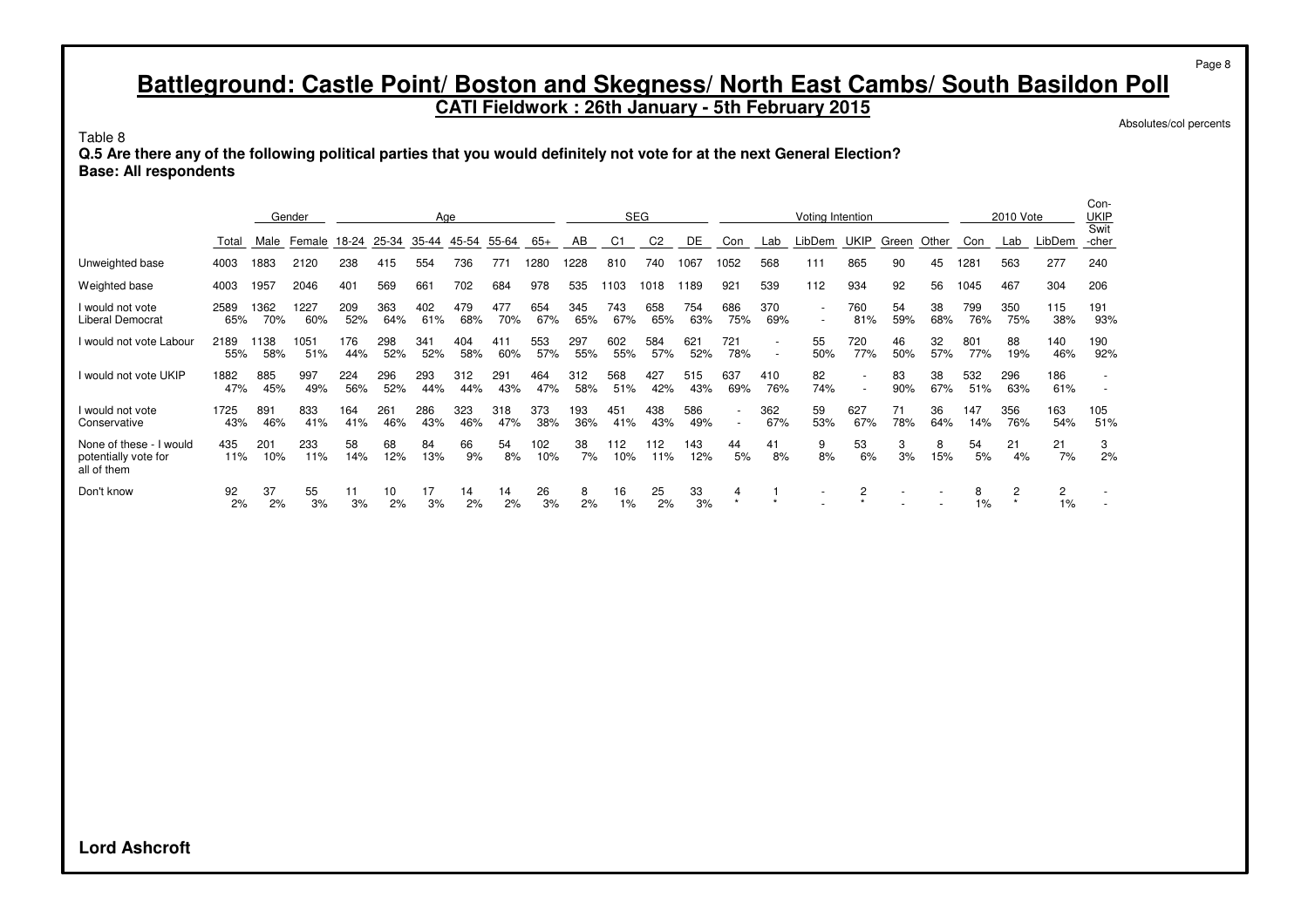**CATI Fieldwork : 26th January - 5th February 2015**

Absolutes/col percents

Page 9

Table 9

**Q.6 Thinking about Britain's economy - including things like jobs, wages, prices, taxes and interest rates - how do you think the British economy will fare over the next year for the country as a whole?**

**Base: All respondents**

|                    |     |             |             | Gender      |            |            |            | Age        |            |            |            |            | <b>SEG</b>     |            |            |            | <b>Voting Intention</b> |             |           |           |            | 2010 Vote  |            | Con-<br>UKIP<br>Swit |
|--------------------|-----|-------------|-------------|-------------|------------|------------|------------|------------|------------|------------|------------|------------|----------------|------------|------------|------------|-------------------------|-------------|-----------|-----------|------------|------------|------------|----------------------|
|                    |     | Total       | Male        | Female      | 18-24      | 25-34      | 35-44      | 45-54      | 55-64      | $65+$      | AB         | C1         | C <sub>2</sub> | <b>DE</b>  | Con        | Lab        | LibDem                  | <b>UKIP</b> | Green     | Other     | Con        | Lab        | LibDem     | -cher                |
| Unweighted base    |     | 4003        | 1883        | 2120        | 238        | 415        | 554        | 736        | 771        | 1280       | 1228       | 810        | 740            | 1067       | 1052       | 568        | 111                     | 865         | 90        | 45        | 1281       | 563        | 277        | 240                  |
| Weighted base      |     | 4003        | 1957        | 2046        | 401        | 569        | 661        | 702        | 684        | 978        | 535        | 1103       | 1018           | 1189       | 921        | 539        | 112                     | 934         | 92        | 56        | 1045       | 467        | 304        | 206                  |
| NET: Well          |     | 2330<br>58% | 1280<br>65% | 1051<br>51% | 247<br>62% | 317<br>56% | 376<br>57% | 400<br>57% | 390<br>57% | 595<br>61% | 360<br>67% | 672<br>61% | 614<br>60%     | 613<br>52% | 766<br>83% | 290<br>54% | 74<br>67%               | 450<br>48%  | 50<br>54% | 25<br>45% | 810<br>78% | 230<br>49% | 172<br>57% | 129<br>63%           |
| Very well          | (4) | 182<br>5%   | 121<br>6%   | 61<br>3%    | 20<br>5%   | 21<br>4%   | 27<br>4%   | 29<br>4%   | 20<br>3%   | 64<br>7%   | 23<br>4%   | 41<br>4%   | 55<br>5%       | 55<br>5%   | 61<br>7%   | 25<br>5%   | 4<br>4%                 | 36<br>4%    | 2<br>3%   | 2<br>4%   | 73<br>7%   | 15<br>3%   | 4<br>1%    | 9<br>4%              |
| Quite well         | (3) | 2148<br>54% | 1158<br>59% | 990<br>48%  | 227<br>56% | 296<br>52% | 350<br>53% | 372<br>53% | 370<br>54% | 531<br>54% | 336<br>63% | 630<br>57% | 559<br>55%     | 558<br>47% | 705<br>77% | 265<br>49% | 70<br>63%               | 414<br>44%  | 47<br>51% | 23<br>41% | 738<br>71% | 214<br>46% | 168<br>55% | 120<br>58%           |
| Quite badly        | (2) | 1128<br>28% | 432<br>22%  | 696<br>34%  | 105<br>26% | 180<br>32% | 207<br>31% | 212<br>30% | 205<br>30% | 217<br>22% | 128<br>24% | 320<br>29% | 283<br>28%     | 350<br>29% | 102<br>11% | 187<br>35% | 26<br>24%               | 347<br>37%  | 29<br>32% | 22<br>38% | 163<br>16% | 167<br>36% | 89<br>29%  | 61<br>30%            |
| Very badly         | (1) | 347<br>9%   | 165<br>8%   | 181<br>9%   | 39<br>10%  | 54<br>9%   | 53<br>8%   | 65<br>9%   | 59<br>9%   | 76<br>8%   | 25<br>5%   | 78<br>7%   | 80<br>8%       | 140<br>12% | 15<br>2%   | 44<br>8%   | 5<br>5%                 | 96<br>10%   | 11<br>12% | 15%       | 25<br>2%   | 49<br>11%  | 28<br>9%   | 10<br>5%             |
| NET: Badly         |     | 1475<br>37% | 598<br>31%  | 877<br>43%  | 144<br>36% | 234<br>41% | 260<br>39% | 277<br>40% | 264<br>39% | 293<br>30% | 152<br>28% | 399<br>36% | 363<br>36%     | 490<br>41% | 117<br>13% | 232<br>43% | 32<br>28%               | 443<br>47%  | 40<br>44% | 30<br>53% | 188<br>18% | 216<br>46% | 117<br>38% | 71<br>34%            |
| Don't know         |     | 198<br>5%   | 80<br>4%    | 118<br>6%   | 10<br>2%   | 18<br>3%   | 24<br>4%   | 24<br>3%   | 30<br>4%   | 89<br>9%   | 23<br>4%   | 33<br>3%   | 41<br>4%       | 86<br>7%   | 37<br>4%   | 17<br>3%   | 5<br>5%                 | 41<br>4%    | 2<br>2%   | 3%        | 46<br>4%   | 21<br>4%   | 15<br>5%   | 6<br>3%              |
| Mean               |     | 2.57        | 2.66        | 2.48        | 2.58       | 2.52       | 2.55       | 2.54       | 2.54       | 2.66       | 2.70       | 2.59       | 2.60           | 2.48       | 2.92       | 2.52       | 2.69                    | 2.44        | 2.46      | 2.34      | 2.86       | 2.44       | 2.51       | 2.64                 |
| Standard deviation |     | 0.72        | 0.73        | 0.71        | 0.74       | 0.72       | 0.71       | 0.73       | 0.70       | 0.74       | 0.63       | 0.68       | 0.72           | 0.78       | 0.50       | 0.72       | 0.63                    | 0.74        | 0.74      | 0.78      | 0.56       | 0.73       | 0.69       | 0.65                 |
| Standard error     |     | 0.01        | 0.02        | 0.02        | 0.05       | 0.04       | 0.03       | 0.03       | 0.03       | 0.02       | 0.02       | 0.02       | 0.03           | 0.02       | 0.02       | 0.03       | 0.06                    | 0.03        | 0.08      | 0.12      | 0.02       | 0.03       | 0.04       | 0.04                 |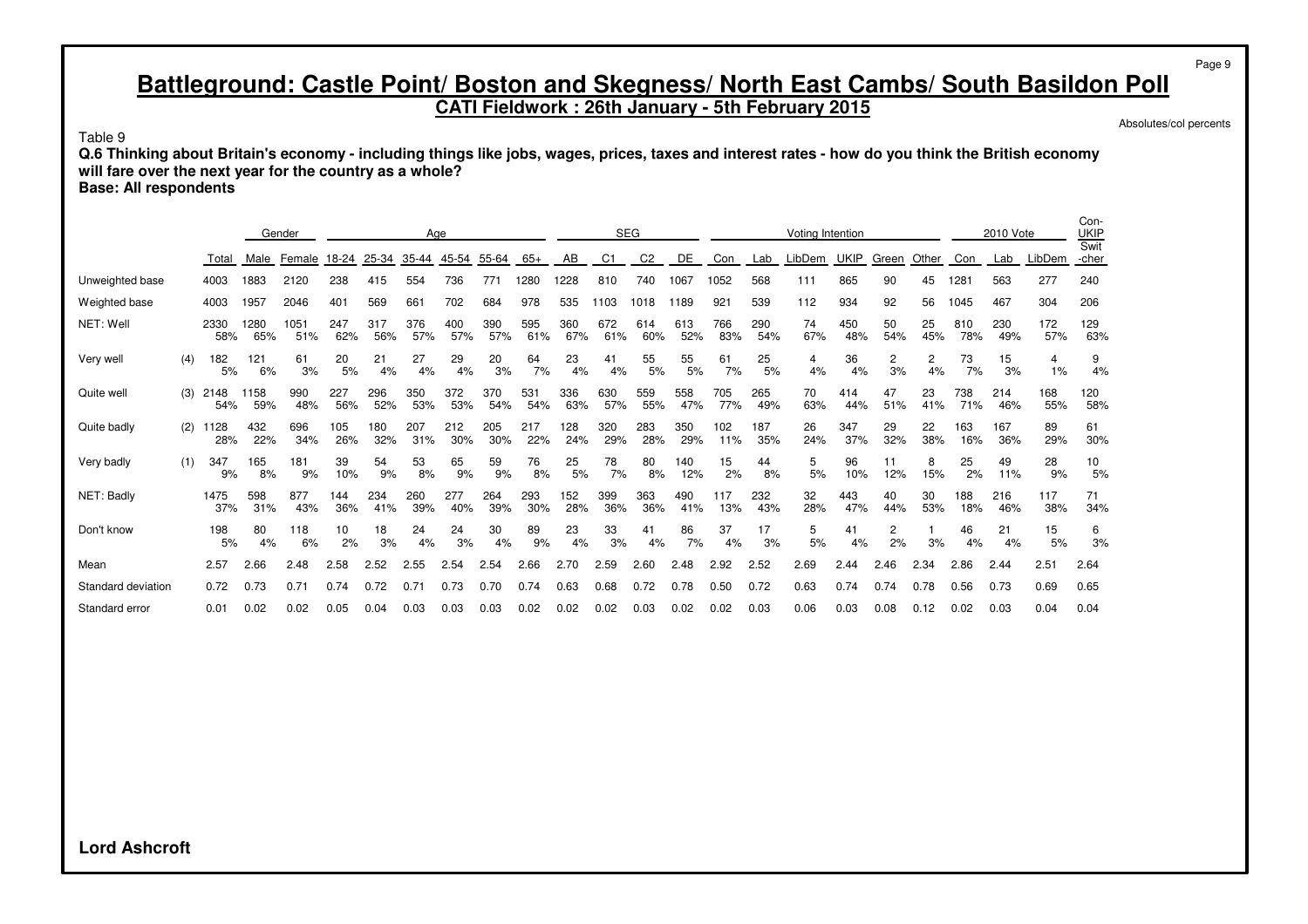**CATI Fieldwork : 26th January - 5th February 2015**

Absolutes/col percents

Page 10

Table 10

**Q.6 Thinking about Britain's economy - including things like jobs, wages, prices, taxes and interest rates - how do you think the British economy will fare over the next year for you and your family?**

**Base: All respondents**

|                    |     |             |             | Gender      |            |            |            | Age        |            |            |            |            | <b>SEG</b>     |            |            |            | <b>Voting Intention</b> |             |           |           |            | 2010 Vote  |                      | Con-<br>UKIP<br>Swit |
|--------------------|-----|-------------|-------------|-------------|------------|------------|------------|------------|------------|------------|------------|------------|----------------|------------|------------|------------|-------------------------|-------------|-----------|-----------|------------|------------|----------------------|----------------------|
|                    |     | Total       | Male        | Female      | 18-24      | 25-34      | 35-44      | 45-54      | 55-64      | $65+$      | AB         | C1         | C <sub>2</sub> | DE         | Con        | Lab        | _ibDem                  | <b>UKIP</b> | Green     | Other     | Con        | Lab        | LibDem               | -cher                |
| Unweighted base    |     | 4003        | 1883        | 2120        | 238        | 415        | 554        | 736        | 771        | 1280       | 1228       | 810        | 740            | 1067       | 1052       | 568        | 111                     | 865         | 90        | 45        | 1281       | 563        | 277                  | 240                  |
| Weighted base      |     | 4003        | 1957        | 2046        | 401        | 569        | 661        | 702        | 684        | 978        | 535        | 1103       | 1018           | 1189       | 921        | 539        | 112                     | 934         | 92        | 56        | 1045       | 467        | 304                  | 206                  |
| NET: Well          |     | 2512<br>63% | 346<br>69%  | 1166<br>57% | 296<br>74% | 369<br>65% | 398<br>60% | 421<br>60% | 396<br>58% | 628<br>64% | 398<br>74% | 725<br>66% | 663<br>65%     | 638<br>54% | 787<br>85% | 345<br>64% | 77<br>69%               | 489<br>52%  | 56<br>60% | 31<br>54% | 817<br>78% | 262<br>56% | 200<br>66%           | 126<br>61%           |
| Very well          | (4) | 218<br>5%   | 144<br>7%   | 74<br>4%    | 26<br>6%   | 43<br>8%   | 26<br>4%   | 29<br>4%   | 25<br>4%   | 68<br>7%   | 40<br>7%   | 41<br>4%   | 68<br>7%       | 56<br>5%   | 69<br>7%   | 34<br>6%   | 5<br>4%                 | 39<br>4%    | 2<br>2%   | 2<br>4%   | 83<br>8%   | 29<br>6%   | $\overline{7}$<br>2% | 13<br>6%             |
| Quite well         | (3) | 2293<br>57% | 1202<br>61% | 1092<br>53% | 270<br>67% | 327<br>57% | 371<br>56% | 392<br>56% | 371<br>54% | 560<br>57% | 358<br>67% | 683<br>62% | 595<br>58%     | 582<br>49% | 718<br>78% | 311<br>58% | 73<br>65%               | 449<br>48%  | 54<br>58% | 29<br>51% | 735<br>70% | 234<br>50% | 193<br>64%           | 113<br>55%           |
| Quite badly        | (2) | 1002<br>25% | 378<br>19%  | 623<br>30%  | 77<br>19%  | 138<br>24% | 195<br>29% | 201<br>29% | 189<br>28% | 199<br>20% | 100<br>19% | 278<br>25% | 263<br>26%     | 324<br>27% | 94<br>10%  | 151<br>28% | 22<br>20%               | 308<br>33%  | 29<br>31% | 17<br>30% | 162<br>16% | 150<br>32% | 74<br>24%            | 62<br>30%            |
| Very badly         | (1) | 313<br>8%   | 159<br>8%   | 154<br>8%   | 19<br>5%   | 43<br>7%   | 52<br>8%   | 57<br>8%   | 69<br>10%  | 73<br>7%   | 19<br>4%   | 65<br>6%   | 60<br>6%       | 150<br>13% | 16<br>2%   | 32<br>6%   | 4<br>4%                 | 96<br>10%   | 4<br>5%   | 9<br>16%  | 32<br>3%   | 42<br>9%   | 16<br>5%             | 12<br>6%             |
| NET: Badly         |     | 1315<br>33% | 537<br>27%  | 778<br>38%  | 97<br>24%  | 180<br>32% | 247<br>37% | 258<br>37% | 258<br>38% | 272<br>28% | 119<br>22% | 343<br>31% | 323<br>32%     | 474<br>40% | 111<br>12% | 183<br>34% | 26<br>23%               | 404<br>43%  | 33<br>36% | 26<br>46% | 194<br>19% | 192<br>41% | 90<br>30%            | 74<br>36%            |
| Don't know         |     | 177<br>4%   | 74<br>4%    | 103<br>5%   | 8<br>2%    | 19<br>3%   | 16<br>2%   | 23<br>3%   | 30<br>4%   | 78<br>8%   | 18<br>3%   | 36<br>3%   | 31<br>3%       | 77<br>6%   | 23<br>3%   | 11<br>2%   | 8<br>8%                 | 41<br>4%    | 4<br>4%   |           | 33<br>3%   | 12<br>3%   | 14<br>5%             | 6<br>3%              |
| Mean               |     | 2.63        | 2.71        | 2.56        | 2.77       | 2.67       | 2.58       | 2.58       | 2.54       | 2.69       | 2.81       | 2.66       | 2.68           | 2.49       | 2.94       | 2.66       | 2.76                    | 2.48        | 2.60      | 2.42      | 2.86       | 2.55       | 2.66                 | 2.64                 |
| Standard deviation |     | 0.71        | 0.73        | 0.69        | 0.64       | 0.73       | 0.70       | 0.71       | 0.73       | 0.73       | 0.62       | 0.65       | 0.69           | 0.79       | 0.50       | 0.69       | 0.60                    | 0.74        | 0.62      | 0.80      | 0.59       | 0.75       | 0.62                 | 0.70                 |
| Standard error     |     | 0.01        | 0.02        | 0.02        | 0.04       | 0.04       | 0.03       | 0.03       | 0.03       | 0.02       | 0.02       | 0.02       | 0.03           | 0.03       | 0.02       | 0.03       | 0.06                    | 0.03        | 0.07      | 0.12      | 0.02       | 0.03       | 0.04                 | 0.05                 |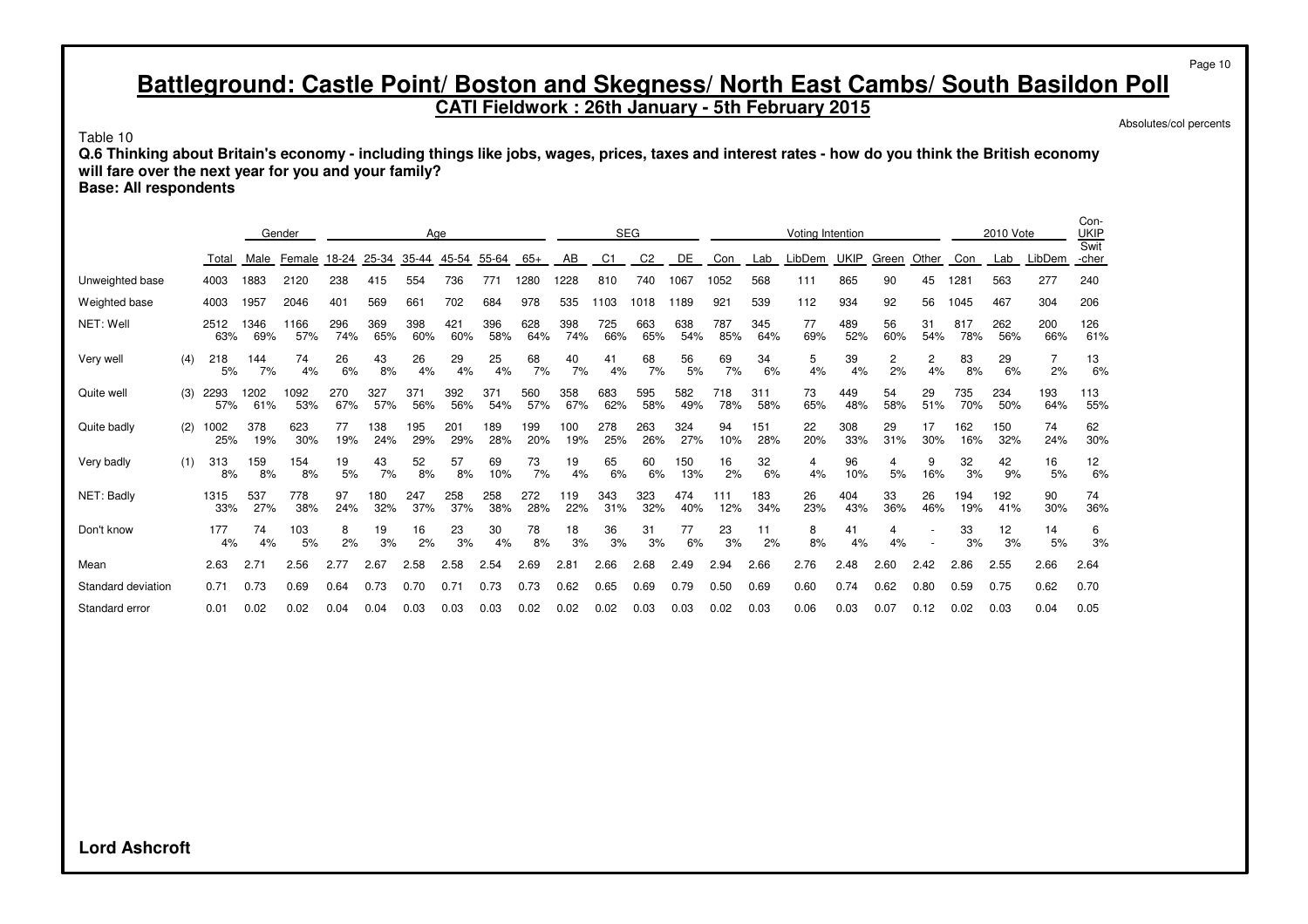**CATI Fieldwork : 26th January - 5th February 2015**

Absolutes/col percents

Page 11

Table 11

#### **Q.7 Which of the following statements do you most agree with?**

**Base: All respondents**

|                                                                                                                                                                                                           |             |            | Gender     |            |            | Age        |            |            |            |            |            | <b>SEG</b>     |            |               |            | Voting Intention |             |           |           |                      | 2010 Vote  |           | Con-<br><b>UKIP</b> |
|-----------------------------------------------------------------------------------------------------------------------------------------------------------------------------------------------------------|-------------|------------|------------|------------|------------|------------|------------|------------|------------|------------|------------|----------------|------------|---------------|------------|------------------|-------------|-----------|-----------|----------------------|------------|-----------|---------------------|
|                                                                                                                                                                                                           | Total       | Male       | Female     | 18-24      | 25-34      | 35-44      | 45-54      | 55-64      | $65+$      | AB         | C1         | C <sub>2</sub> | DE         | Con           | Lab        | LibDem           | <b>UKIP</b> | Green     | Other     | Con                  | Lab        | LibDem    | Swit<br>-cher       |
| Unweighted base                                                                                                                                                                                           | 4003        | 1883       | 2120       | 238        | 415        | 554        | 736        | 771        | 1280       | 1228       | 810        | 740            | 1067       | 1052          | 568        | 111              | 865         | 90        | 45        | 1281                 | 563        | 277       | 240                 |
| Weighted base                                                                                                                                                                                             | 4003        | 1957       | 2046       | 401        | 569        | 661        | 702        | 684        | 978        | 535        | 1103       | 1018           | 1189       | 921           | 539        | 112              | 934         | 92        | 56        | 1045                 | 467        | 304       | 206                 |
| I am satisfied with the<br>job David Cameron is<br>doing overall as Prime<br>Minister                                                                                                                     | 1398<br>35% | 734<br>38% | 664<br>32% | 146<br>36% | 209<br>37% | 236<br>36% | 211<br>30% | 222<br>32% | 371<br>38% | 204<br>38% | 382<br>35% | 391<br>38%     | 379<br>32% | 673<br>73%    | 103<br>19% | 38<br>34%        | 168<br>18%  | 16<br>17% | 17<br>30% | 625<br>60%           | 65<br>14%  | 79<br>26% | 60<br>29%           |
| I am dissatisfied with<br>the job that David<br>Cameron is doing<br>overall as Prime<br>Minister - BUT I'd<br>still prefer to have<br>him as Prime Minister<br>than have Ed Miliband<br>as Prime Minister | 1257<br>31% | 552<br>28% | 705<br>34% | 134<br>34% | 170<br>30% | 199<br>30% | 279<br>40% | 214<br>31% | 260<br>27% | 183<br>34% | 363<br>33% | 334<br>33%     | 341<br>29% | 219<br>24%    | 69<br>13%  | 44<br>40%        | 457<br>49%  | 21<br>23% | 21<br>38% | 346<br>33%           | 80<br>17%  | 99<br>33% | 125<br>61%          |
| I am dissatisfied with<br>the job that David<br>Cameron is doing<br>overall as Prime<br>Minister - AND I'd<br>prefer to have Ed<br>Miliband as Prime<br>Minister instead.                                 | 763<br>19%  | 382<br>19% | 381<br>19% | 73<br>18%  | 126<br>22% | 126<br>19% | 131<br>19% | 134<br>20% | 172<br>18% | 101<br>19% | 206<br>19% | 175<br>17%     | 259<br>22% | 20<br>2%      | 342<br>63% | 20<br>18%        | 182<br>19%  | 36<br>39% | 8<br>14%  | 42<br>4%             | 284<br>61% | 85<br>28% | 14<br>7%            |
| Refused                                                                                                                                                                                                   | 167<br>4%   | 105<br>5%  | 62<br>3%   | 14<br>3%   | 9<br>2%    | 26<br>4%   | 30<br>4%   | 39<br>6%   | 49<br>5%   | 16<br>3%   | 47<br>4%   | 30<br>3%       | 57<br>5%   | 2<br>$^\star$ |            | 2<br>1%          | 33<br>4%    | 7<br>8%   | 4<br>8%   | $\overline{7}$<br>1% | 5<br>1%    | 9<br>3%   | 2<br>1%             |
| Don't know                                                                                                                                                                                                | 418<br>10%  | 184<br>9%  | 234<br>11% | 34<br>8%   | 55<br>10%  | 74<br>11%  | 52<br>7%   | 75<br>11%  | 126<br>13% | 32<br>6%   | 105<br>10% | 89<br>9%       | 153<br>13% | 7<br>1%       | 25<br>5%   | 8<br>7%          | 94<br>10%   | 12<br>13% | 5<br>10%  | 26<br>2%             | 33<br>7%   | 32<br>11% | 5<br>2%             |
|                                                                                                                                                                                                           |             |            |            |            |            |            |            |            |            |            |            |                |            |               |            |                  |             |           |           |                      |            |           |                     |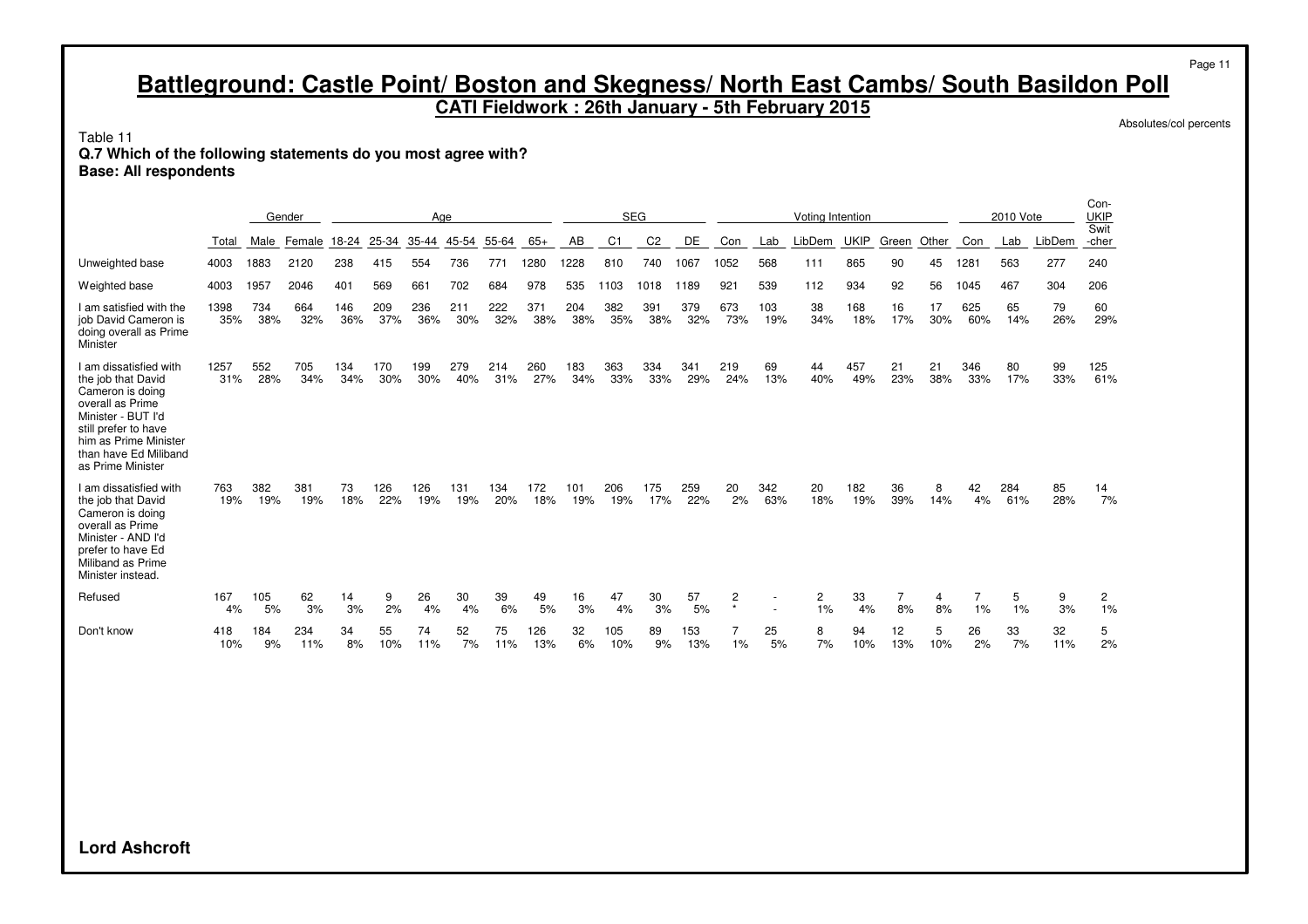**CATI Fieldwork : 26th January - 5th February 2015**

Absolutes/col percents

Page 12

Table 12

**Q.8 I would like to ask whether any of the main political parties have contacted you over the last few weeks - whether by delivering leaflets or newspapers, sending personally addressed letters, emailing, telephoning you at home or knocking on your door. Have you heard in any of these ways from...? Base: All respondents**

|                                     |             |             | Gender      |            |            | Age        |            |            |            |            |            | <b>SEG</b>     |            |            |            | Voting Intention |             |           |           |            | 2010 Vote  |            | Con-<br>UKIP<br>Swit |
|-------------------------------------|-------------|-------------|-------------|------------|------------|------------|------------|------------|------------|------------|------------|----------------|------------|------------|------------|------------------|-------------|-----------|-----------|------------|------------|------------|----------------------|
|                                     | Total       | Male        | Female      | 18-24      | 25-34      | 35-44      | 45-54      | 55-64      | $65+$      | AB         | C1         | C <sub>2</sub> | <b>DE</b>  | Con        | Lab        | LibDem           | <b>UKIP</b> | Green     | Other     | Con        | Lab        | LibDem     | -cher                |
| Unweighted base                     | 4003        | 1883        | 2120        | 238        | 415        | 554        | 736        | 771        | 1280       | 1228       | 810        | 740            | 1067       | 1052       | 568        | 111              | 865         | 90        | 45        | 1281       | 563        | 277        | 240                  |
| Weighted base                       | 4003        | 1957        | 2046        | 401        | 569        | 661        | 702        | 684        | 978        | 535        | 1103       | 1018           | 1189       | 921        | 539        | 112              | 934         | 92        | 56        | 1045       | 467        | 304        | 206                  |
| The UK Independence<br>Party (UKIP) | 581<br>15%  | 304<br>16%  | 276<br>14%  | 57<br>14%  | 73<br>13%  | 77<br>12%  | 98<br>14%  | 114<br>17% | 161<br>16% | 88<br>16%  | 174<br>16% | 125<br>12%     | 176<br>15% | 132<br>14% | 72<br>13%  | 8<br>7%          | 198<br>21%  | 24<br>26% | 13<br>23% | 173<br>17% | 89<br>19%  | 48<br>16%  | 52<br>25%            |
| The Conservatives                   | 400<br>10%  | 201<br>10%  | 199<br>10%  | 31<br>8%   | 43<br>8%   | 79<br>12%  | 67<br>9%   | 71<br>10%  | 106<br>11% | 62<br>12%  | 115<br>10% | 94<br>9%       | 117<br>10% | 136<br>15% | 47<br>9%   | 13<br>11%        | 84<br>9%    | 13<br>14% | 6<br>10%  | 142<br>14% | 51<br>11%  | 29<br>10%  | 28<br>14%            |
| Labour                              | 286<br>7%   | 135<br>7%   | 152<br>7%   | 22<br>6%   | 48<br>8%   | 56<br>8%   | 49<br>7%   | 49<br>7%   | 63<br>6%   | 45<br>8%   | 93<br>8%   | 44<br>4%       | 95<br>8%   | 54<br>6%   | 63<br>12%  | 12<br>10%        | 69<br>7%    | 2<br>2%   | 8%        | 64<br>6%   | 59<br>13%  | 28<br>9%   | 16<br>8%             |
| The Liberal Democrat                | 119<br>3%   | 62<br>3%    | 57<br>3%    | 13<br>3%   | 22<br>4%   | 21<br>3%   | 25<br>4%   | 18<br>3%   | 20<br>2%   | 18<br>3%   | 37<br>3%   | 23<br>2%       | 39<br>3%   | 22<br>2%   | 12<br>2%   | 10<br>9%         | 30<br>3%    | 2<br>2%   | 3<br>6%   | 19<br>2%   | 15<br>3%   | 18<br>6%   | 6<br>3%              |
| None of them                        | 2998<br>75% | 1446<br>74% | 1552<br>76% | 311<br>78% | 431<br>76% | 511<br>77% | 537<br>76% | 501<br>73% | 701<br>72% | 388<br>72% | 801<br>73% | 784<br>77%     | 901<br>76% | 666<br>72% | 396<br>74% | 82<br>74%        | 655<br>70%  | 57<br>62% | 41<br>72% | 747<br>71% | 316<br>68% | 209<br>69% | 131<br>64%           |
| Don't know                          | 26<br>1%    | 11<br>$1\%$ | 15<br>1%    | 3<br>1%    | 5<br>1%    |            | 5<br>$1\%$ | $1\%$      | 6<br>1%    | 3<br>$1\%$ | 3          | 9<br>1%        | 10<br>1%   |            | 2          |                  | 6<br>$1\%$  |           |           |            |            |            |                      |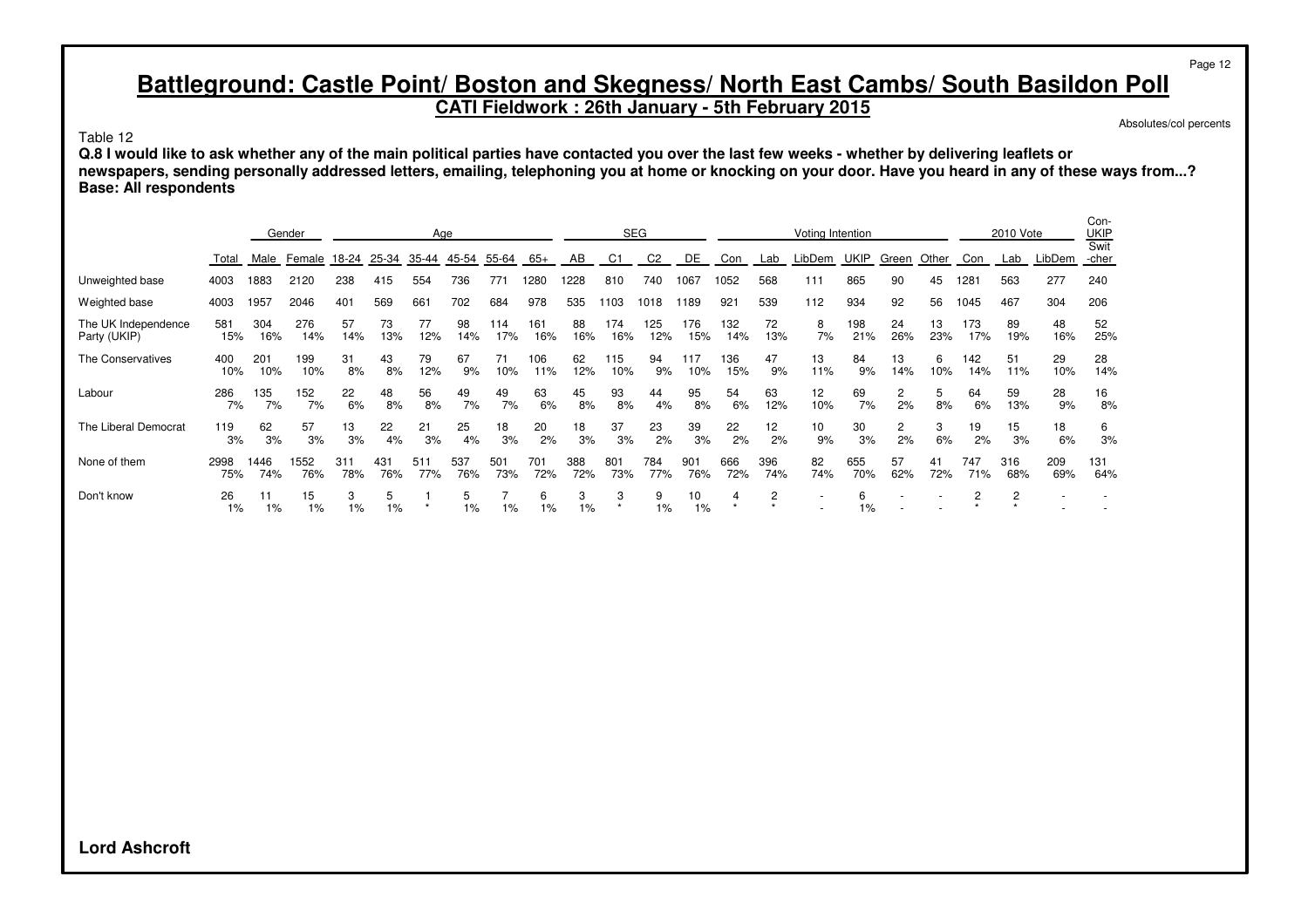**CATI Fieldwork : 26th January - 5th February 2015**

Absolutes/col percents

Page 13

 $\sim$ 

Table 13

**Q.9 Which of the following would you most like to see as the outcome of the next general election? Base: All respondents**

|                                                                       |             | Gender     |              | Age        |            |            |            | <b>SEG</b> |            |            | Voting Intention |                |            |             |                       | 2010 Vote              |            |           | Con-<br>UKIP<br>Swit |            |            |           |            |
|-----------------------------------------------------------------------|-------------|------------|--------------|------------|------------|------------|------------|------------|------------|------------|------------------|----------------|------------|-------------|-----------------------|------------------------|------------|-----------|----------------------|------------|------------|-----------|------------|
|                                                                       | Total       | Male       | Female 18-24 |            | 25-34      | 35-44      | 45-54      | 55-64      | 65+        | AB         | C1               | C <sub>2</sub> | DE.        | Con         | Lab                   | LibDem                 | UKIP       | Green     | Other                | Con        | Lab        | LibDem    | -cher      |
| Unweighted base                                                       | 4003        | 1883       | 2120         | 238        | 415        | 554        | 736        | 771        | 1280       | 1228       | 810              | 740            | 1067       | 1052        | 568                   | 111                    | 865        | 90        | 45                   | 1281       | 563        | 277       | 240        |
| Weighted base                                                         | 4003        | 1957       | 2046         | 401        | 569        | 661        | 702        | 684        | 978        | 535        | 103              | 1018           | 1189       | 921         | 539                   | 112                    | 934        | 92        | 56                   | 1045       | 467        | 304       | 206        |
| A Conservative<br>government                                          | 1345<br>34% | 689<br>35% | 656<br>32%   | 104<br>26% | 165<br>29% | 198<br>30% | 247<br>35% | 245<br>36% | 382<br>39% | 211<br>39% | 398<br>36%       | 347<br>34%     | 357<br>30% | 755<br>82%  | 11<br>2%              | 9<br>8%                | 287<br>31% | 10<br>11% | 10<br>18%            | 746<br>71% | 33<br>7%   | 44<br>15% | 125<br>61% |
| A Labour government                                                   | 888<br>22%  | 418<br>21% | 470<br>23%   | 117<br>29% | 158<br>28% | 149<br>23% | 150<br>21% | 138<br>20% | 175<br>18% | 101<br>19% | 241<br>22%       | 213<br>21%     | 311<br>26% | 10<br>$1\%$ | 427<br>79%            | 3<br>3%                | 204<br>22% | 30<br>32% | 8<br>15%             | 46<br>4%   | 315<br>67% | 45<br>15% | 11<br>5%   |
| A coalition between the<br>Conservatives and the<br>Liberal Democrats | 502<br>13%  | 245<br>13% | 257<br>13%   | 38<br>9%   | 54<br>10%  | 81<br>12%  | 112<br>16% | 93<br>14%  | 125<br>13% | 82<br>15%  | 35<br>12%        | 151<br>15%     | 124<br>10% | 136<br>15%  | 11<br>2%              | 49<br>44%              | 123<br>13% | 8<br>9%   | 16<br>28%            | 141<br>14% | 16<br>3%   | 84<br>28% | 31<br>15%  |
| A coalition between<br>Labour and the Liberal<br>Democrats            | 355<br>9%   | 175<br>9%  | 180<br>9%    | 48<br>12%  | 45<br>8%   | 71<br>11%  | 69<br>10%  | 45<br>7%   | 78<br>8%   | 56<br>11%  | 95<br>9%         | 96<br>9%       | 96<br>8%   | 5<br>$1\%$  | 78<br>15%             | 39<br>35%              | 86<br>9%   | 32<br>35% | 9<br>16%             | 20<br>2%   | 65<br>14%  | 81<br>27% | 10<br>5%   |
| Don't know                                                            | 913<br>23%  | 430<br>22% | 482<br>24%   | 94<br>23%  | 146<br>26% | 162<br>25% | 124<br>18% | 163<br>24% | 218<br>22% | 86<br>16%  | 234<br>21%       | 211<br>21%     | 300<br>25% | 15<br>2%    | 12 <sub>2</sub><br>2% | 12 <sup>2</sup><br>11% | 235<br>25% | 12<br>13% | 13<br>24%            | 91<br>9%   | 39<br>8%   | 50<br>16% | 30<br>14%  |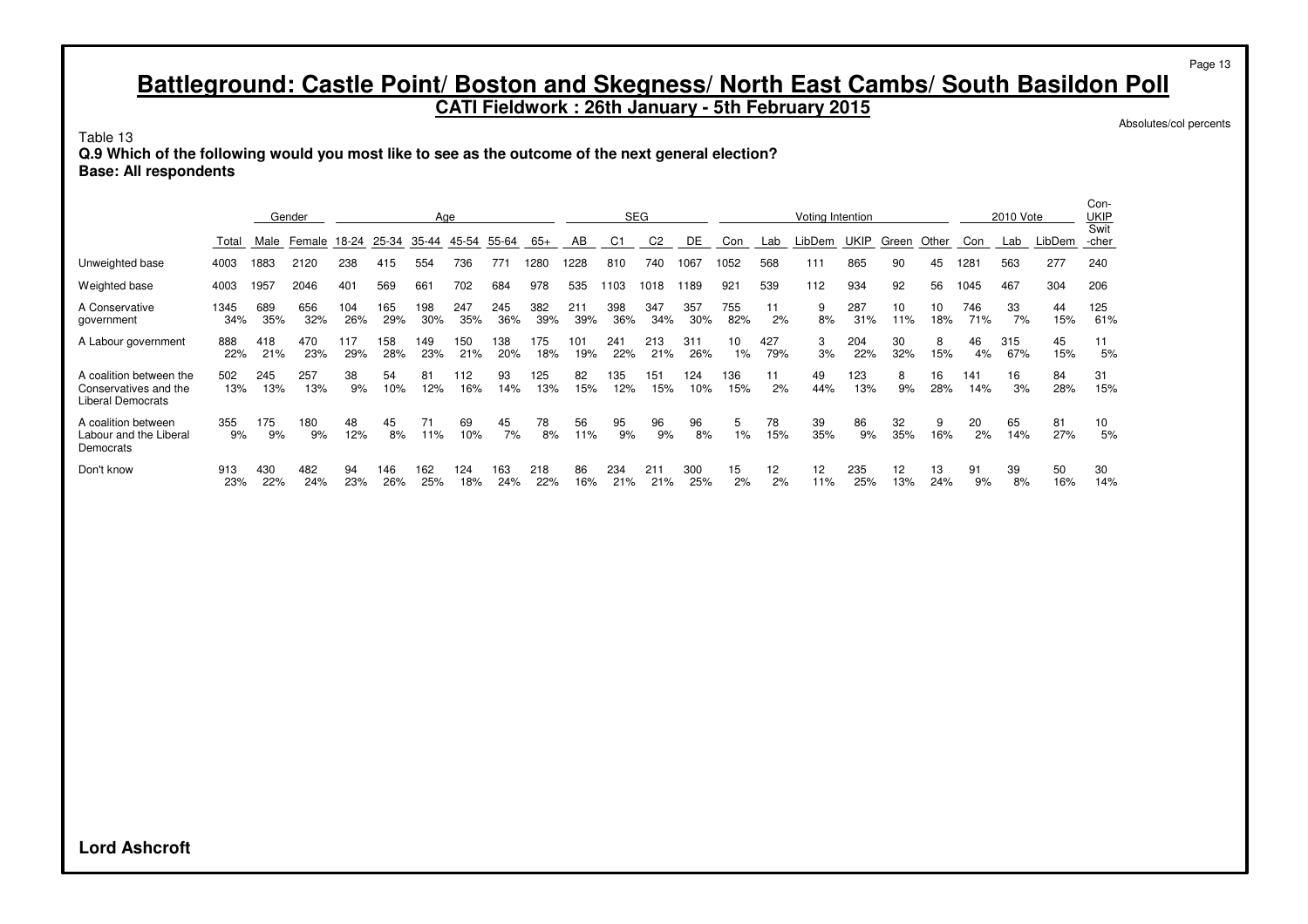**CATI Fieldwork : 26th January - 5th February 2015**

Absolutes/col percents

Page 14

Table 14 **Gender Base: All respondents**

|                 | Unweighted base Weighted base |             |
|-----------------|-------------------------------|-------------|
| Unweighted base | 4003                          | 4003        |
| Weighted base   | 4003                          | 4003        |
| Male            | 1883<br>47%                   | 1957<br>49% |
| Female          | 2120<br>53%                   | 2046<br>51% |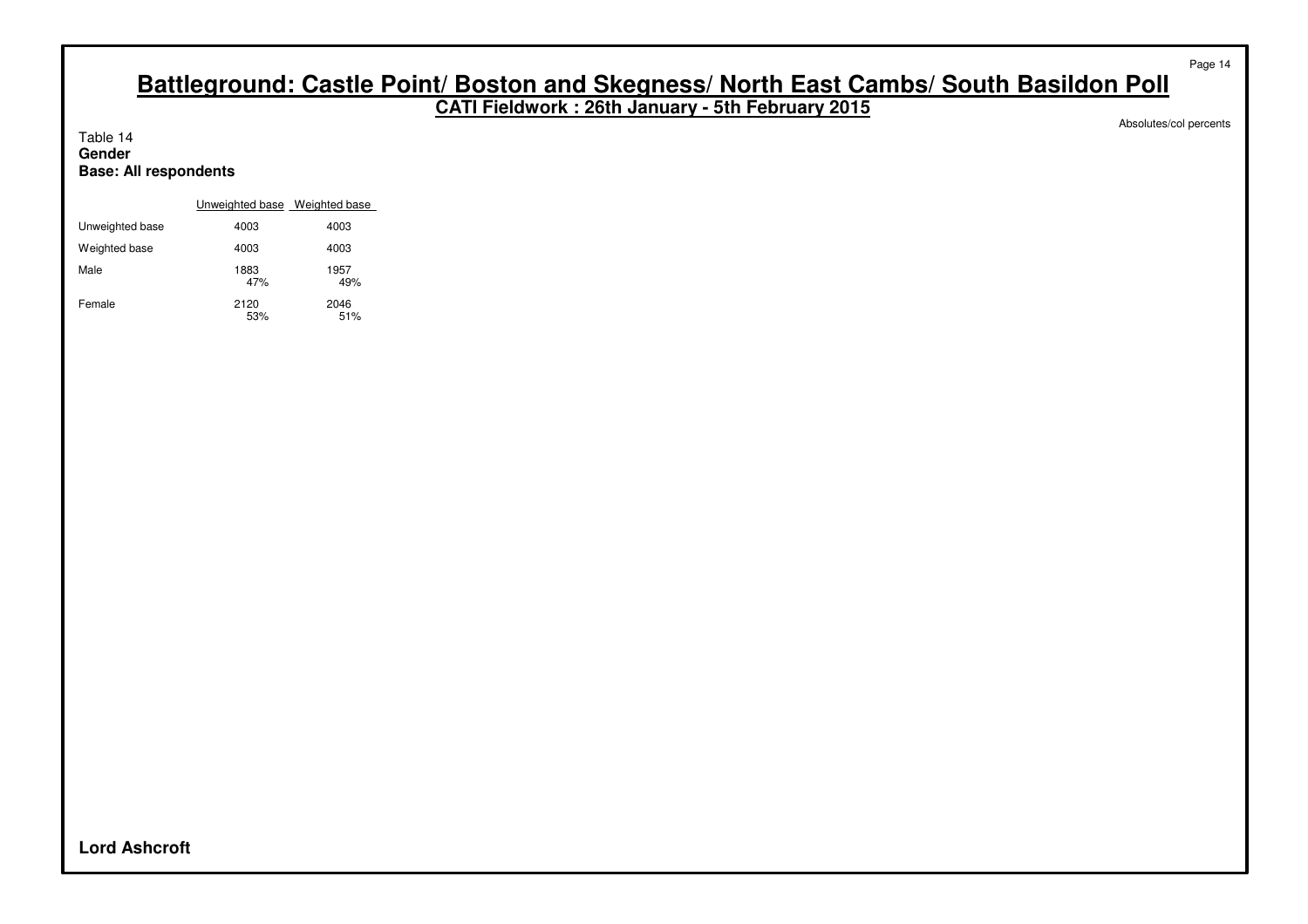**CATI Fieldwork : 26th January - 5th February 2015**

Absolutes/col percents

Page 15

#### Table 15 **Into which of the following age groups do you fall? Base: All respondents**

|                 | Unweighted base Weighted base |              |
|-----------------|-------------------------------|--------------|
| Unweighted base | 4003                          | 4003         |
| Weighted base   | 4003                          | 4003         |
| 18-24           | 238<br>6%                     | 401<br>10%   |
| 25-34           | 415<br>10%                    | 569<br>14%   |
| $35 - 44$       | 554<br>14%                    | 661<br>17%   |
| 45-54           | 736<br>18%                    | 702<br>18%   |
| 55-64           | 771<br>19%                    | 684<br>17%   |
| 65 or older     | 1280<br>32%                   | 978<br>24%   |
| Refused         | 9<br>$\star$                  | 9<br>$\star$ |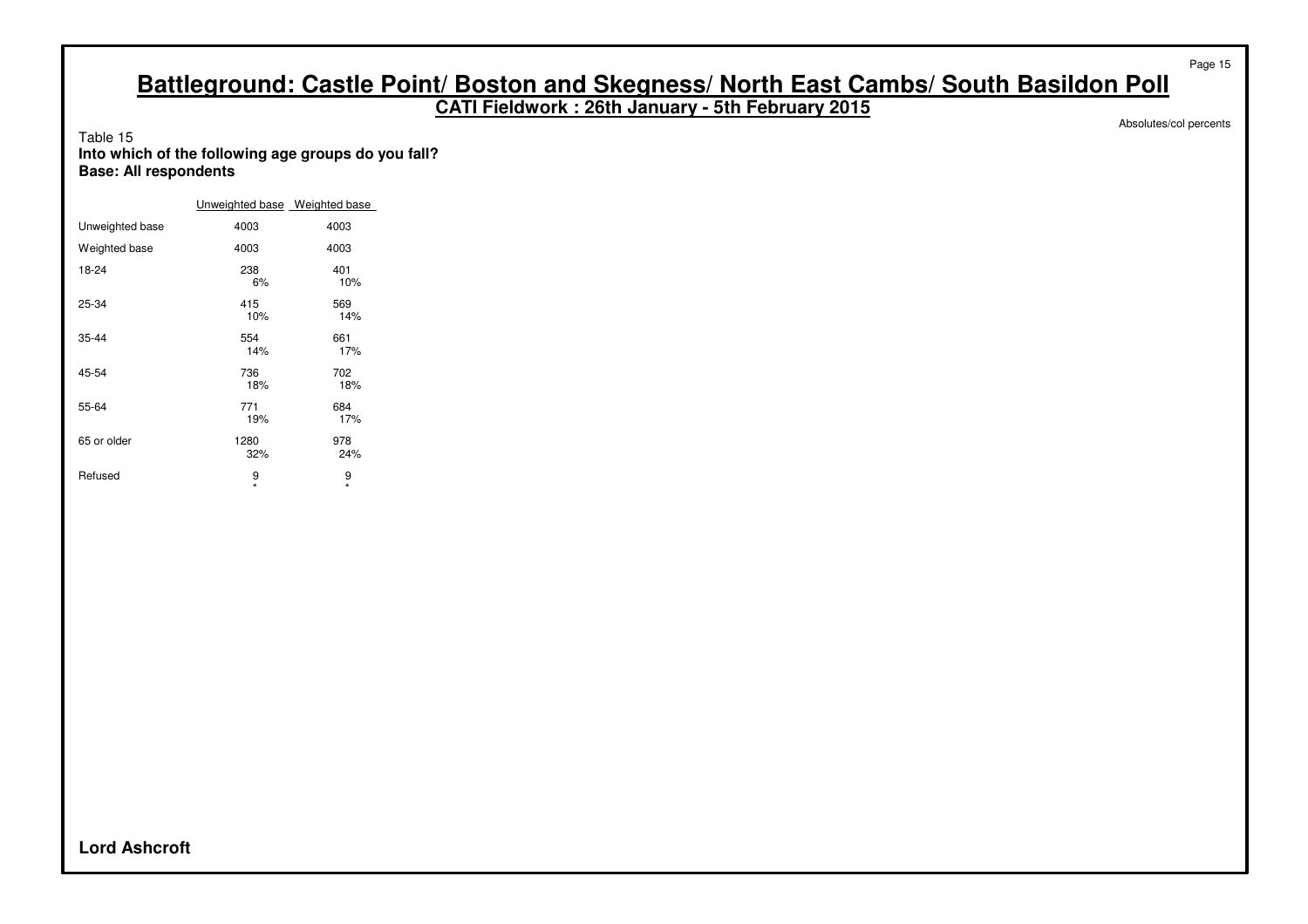**CATI Fieldwork : 26th January - 5th February 2015**

Table 16 **SEG Base: All respondents**

|                 | Unweighted base Weighted base |             |
|-----------------|-------------------------------|-------------|
| Unweighted base | 4003                          | 4003        |
| Weighted base   | 4003                          | 4003        |
| А               | 380<br>9%                     | 166<br>4%   |
| в               | 848<br>21%                    | 369<br>9%   |
| C <sub>1</sub>  | 810<br>20%                    | 1103<br>28% |
| C <sub>2</sub>  | 740<br>18%                    | 1018<br>25% |
| D               | 428<br>11%                    | 556<br>14%  |
| Е               | 639<br>16%                    | 633<br>16%  |
| Refused         | 158<br>4%                     | 158<br>4%   |

Absolutes/col percents

Page 16